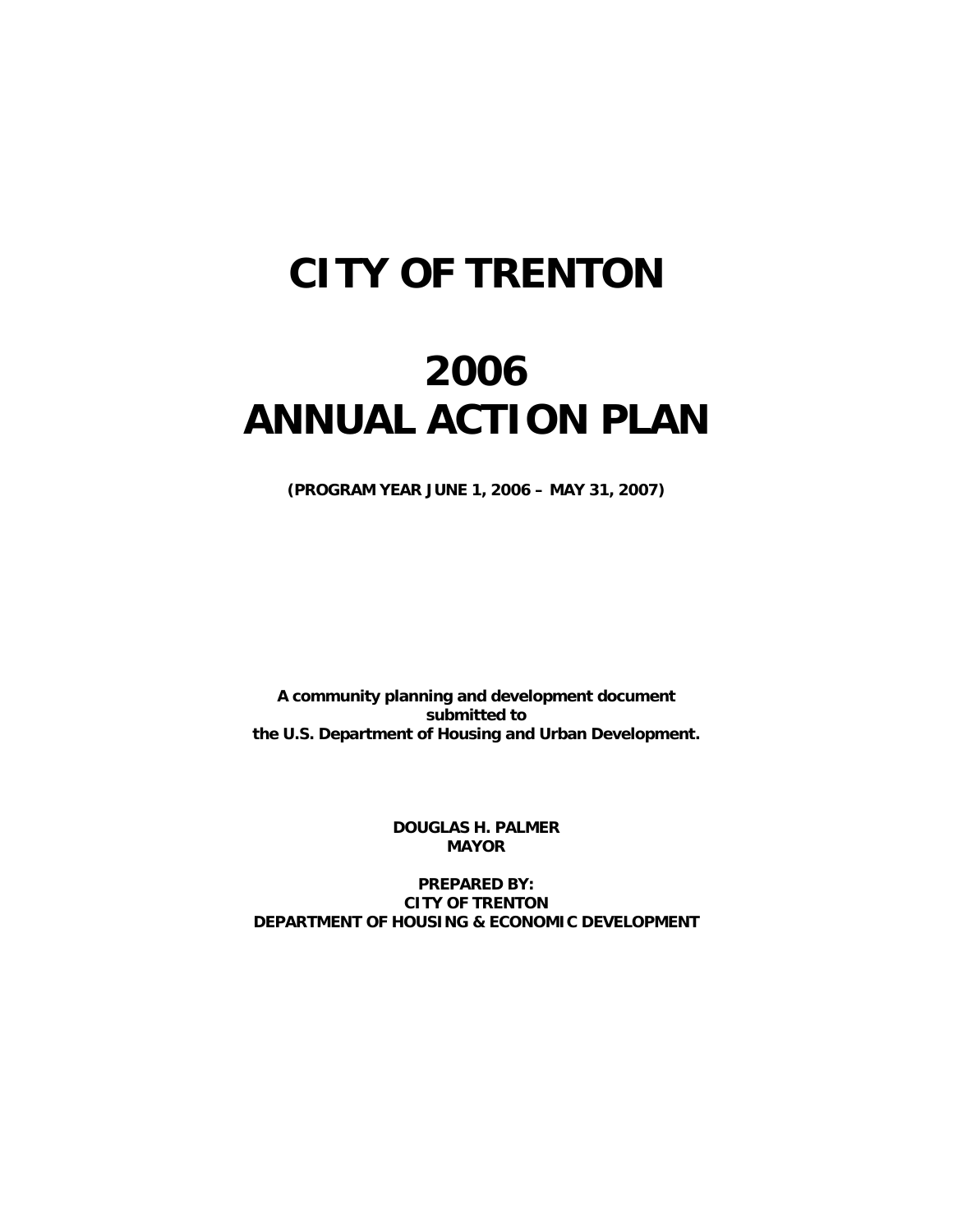## Table of Contents

| <b>Narrative Responses</b>   |  |
|------------------------------|--|
|                              |  |
|                              |  |
|                              |  |
|                              |  |
| Non-homeless Special Needs12 |  |
|                              |  |

## Attachments

A. Map of Redevelopment Areas

B. Public Notices

C. Listing of Proposed Projects

D. Continuum of Care chart

E. SF424s for CDBG HOME and ESG

F. Certifications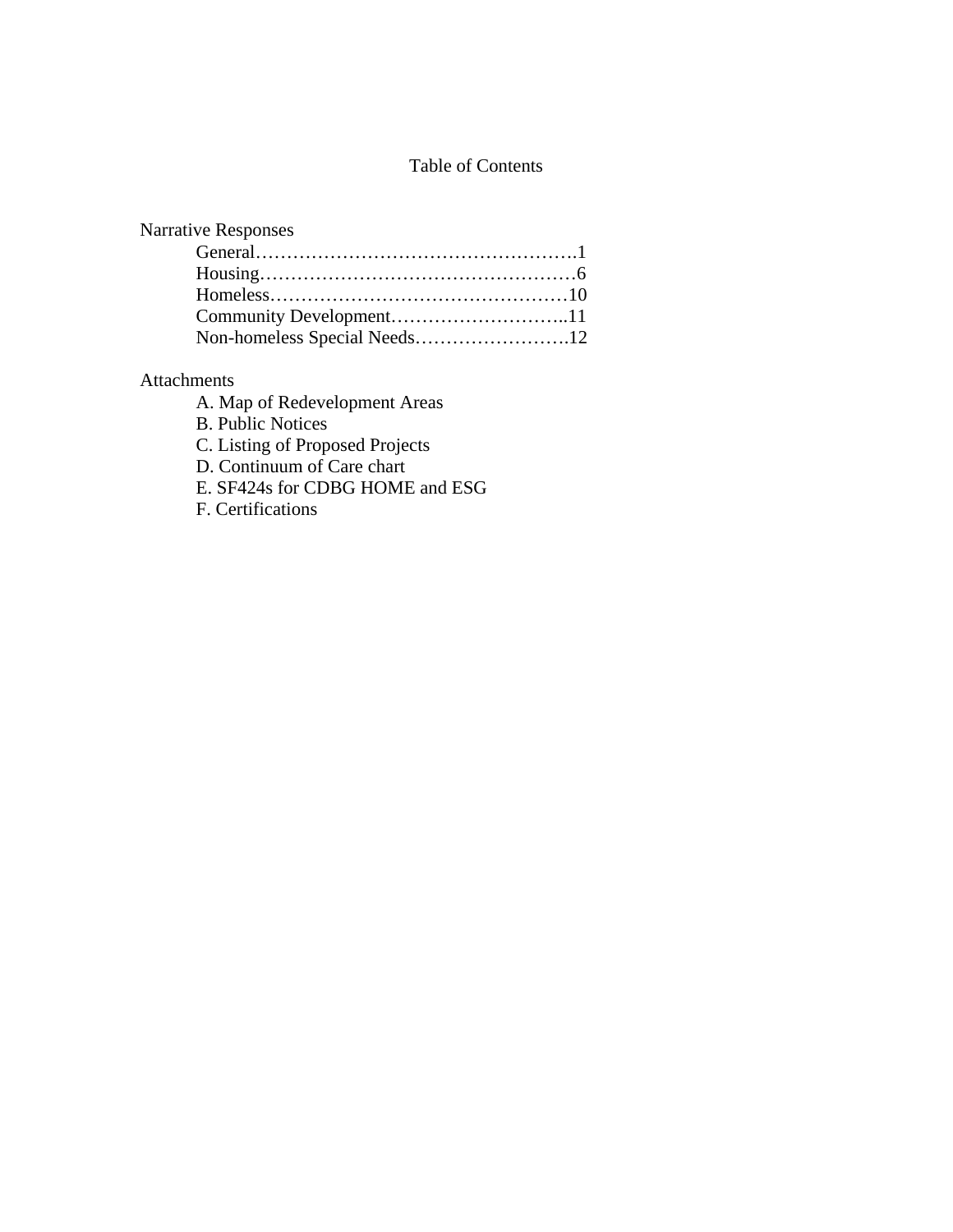

The CPMP Second Annual Action Plan includes the **SF 424** and Narrative Responses to Action Plan questions that CDBG, HOME, HOPWA, and ESG grantees must respond t o each year in order to be compliant with the Consolidated Planning Regulations. The Executive Summary narratives are optional.

# Narrative Responses

## **GENERAL**

## **Executive Summary**

**The Executive Summary is required. Include the objectives and outcomes identified in the plan and an evaluation of past performance.** 

The City of Trenton 2006 Action Plan is intended to inform the general public how the City intends to utilize federal funds under HUD's formula grant programs.

The 2006 Action Plan addresses the needs of low- and moderate-income persons in accordance with the following primary objectives: 1) To provide decent housing, 2) To provide a suitable living environment, and 3) To expand economic opportunities.

Through a process that solicited community input, Trenton identified the following specific (local) objectives for 2006 which correspond to the national goals above:

1) General Objective: Provide a Suitable Living Environment (SL):

- (SL-1) Provide health, support and day care services to ensure that every child in the community is equipped to master each developmental milestone, free from preventable diseases and disabilities
- (SL-2) Enhance the capacity of various human service agencies to meet the needs of families and individuals in the city's neediest neighborhoods
- (SL-3) Provide supportive services to low-income senior citizens
- (SL-4) Provide public services related to job training
- (SL-5) Address problems of alcohol, tobacco, drug abuse and violence in the community
- (SL-6) Provide fun, safe, educational and healthy recreational opportunities for Trenton residents, with particular emphasis on youth programs
- (SL-7) Improve the quality of public facilities and services
- (SL-8) Prevent and/or eliminate vacant properties that blight Trenton's neighborhoods, through rehabilitation and strategic demolition where rehab is not structurally or economically feasible
- (SL-9) Address emergency shelter and transitional housing needs of homeless persons.

Outcomes for Objectives SL-1 through SL-7: Availability/Accessibility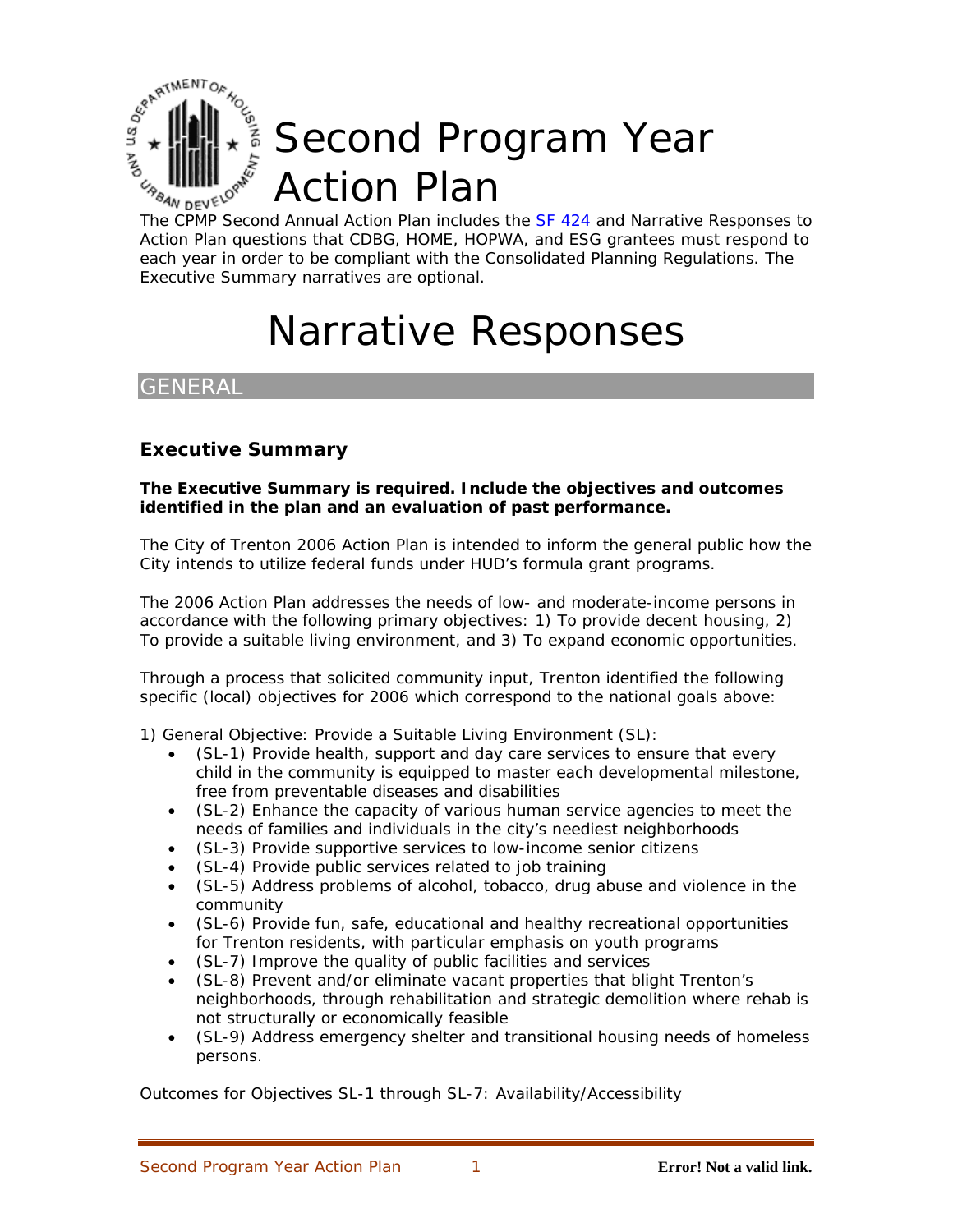A total of 41 CDBG activities will be funded in the 2006-07 program year to help create a suitable living environment for low and moderate income people, by making services available and accessible. It is estimated that 6,727 individuals will benefit from these activities.

#### Outcomes for Objective SL-8: Sustainability

18 public improvement projects will ensure that community facilities are sustainable.

Outcomes for Objective SL-9: Availability/Accessibility

Approximately 12 ESG activities will be funded in the 2006-07 program year to provide a suitable living environment for very-low income people, by making services and facilities available and accessible. It is estimated that 600 individuals will benefit.

2) General Objective: Provide Decent Housing (DH):

- (DH-1) Enhance affordable home-ownership units for low-and moderate income families and those with special needs
- (DH-2) Help low-income families avoid becoming homeless.

### Outcomes for Objective DH-1: Affordability

Approximately 55 homeowner rehabilitation projects will be undertaken by the City of Trenton in 2006-07 using CDBG funds. This includes the maintenance of affordable housing for low and moderate income people. In addition, two HOME projects will be funded in the 2006-07 program year. This will provide decent housing for low and moderate income people, by making housing units affordable. It is estimated that 20 housing units will be created.

Outcomes for Objective DH-1: Availability/Accessibility

Also funded under CDBG, a code enforcement officer will work to make housing units available and accessible. The rehabs completed by Enable for disabled residents will also have an outcome of availability/accessibility.

#### Outcomes for Objective DH-2: Affordability

One ESG activity will be funded in the 2006-07 program year to provide decent housing for very-low income people to avoid becoming homeless, by making services and facilities affordable. It is estimated that 20 individuals will benefit.

| <b>Public Services</b>                 |               |
|----------------------------------------|---------------|
| Day Care Programs                      | 78,531<br>\$  |
| Family/Child Intervention Programs     | 175,000<br>\$ |
| <b>Senior Services</b>                 | 65,400<br>\$  |
| Job Training/Life Skills Programs      | 15,500<br>\$  |
| <b>Health Services</b>                 | 91,780<br>\$  |
| <b>Substance Abuse Services</b>        | 32,000<br>\$  |
| <b>Recreation Programs</b>             | 269,960<br>\$ |
| <b>Subtotal Public Services</b>        | \$735,171     |
| Public Facilities and Improvements     | 78,733<br>\$  |
| Demolition and Clearance               | 50.000<br>\$  |
| Homeowner Rehabilitation Program       | 145,000<br>\$ |
| Section 108 Loan Repayment             | 184,000<br>\$ |
| <b>Housing Activity Delivery Costs</b> | \$1,306554    |

Summary of 2006 CDBG Budget: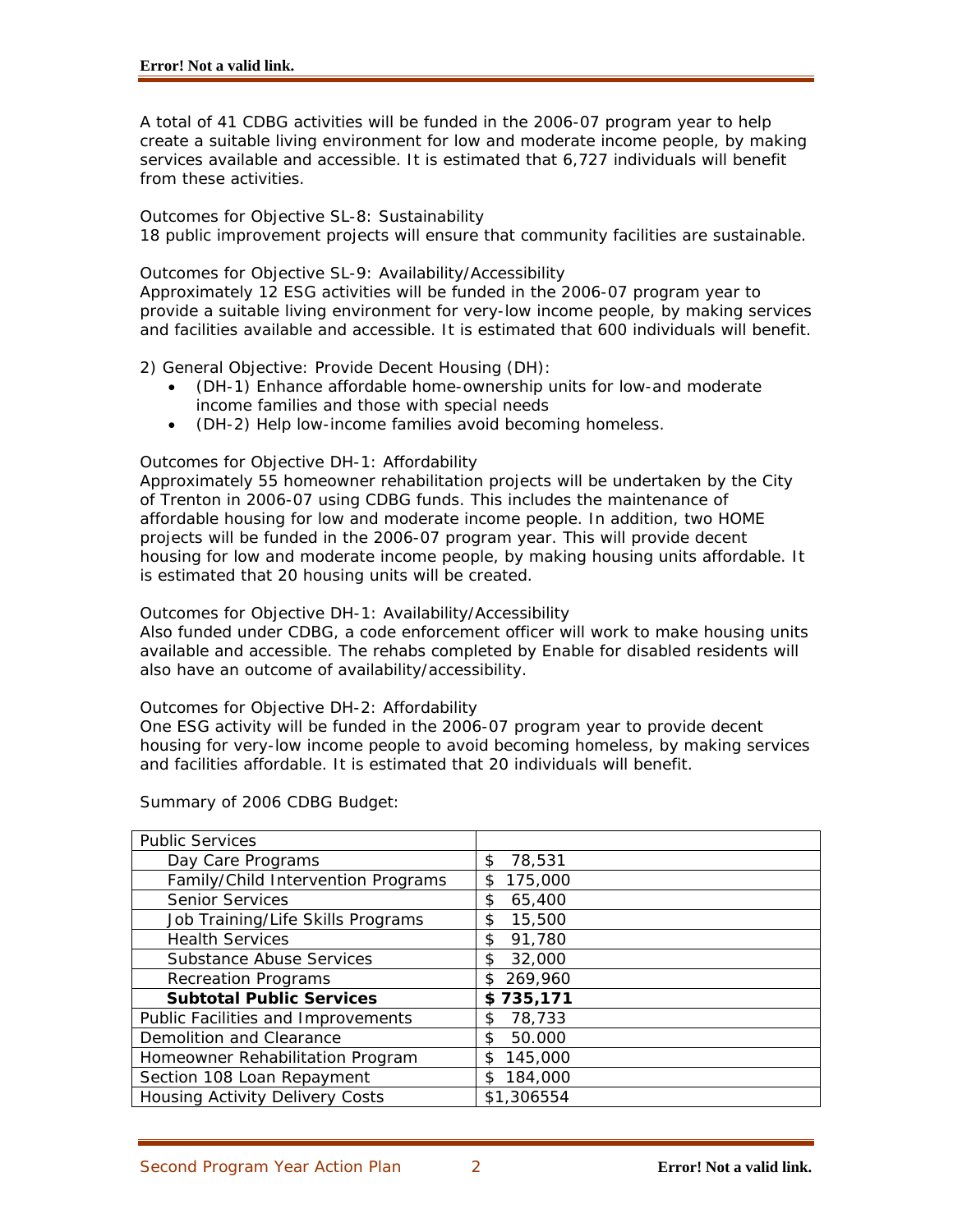| l Administration and Planning | 624.865     |
|-------------------------------|-------------|
| Grand Total CDBG              | \$3,124,323 |

Summary of 2006 ESG Budget:

| Alternative Homeless Assistance Program | \$30,000  |
|-----------------------------------------|-----------|
| (AHA) - emergency rental security       |           |
| deposits and rent payments              |           |
| Operating/Capital Costs of Homeless     | \$103,976 |
| Programs                                |           |
| <b>Grand Total ESG</b>                  | \$133,976 |

ESG Match Requirement:

The City's match for the 2006 program year will come from Mount Carmel Guild's Emergency Assistance Programs.

| State of NJ - Comprehensive Nutrition Care: | \$106,220 |
|---------------------------------------------|-----------|
| United Way of Greater Mercer County;        | \$25.000  |
| Danellle Foundation:                        | \$ 3.000  |

Summary of 2006 HOME Budget:

| For-Sale Housing Development | \$680,454 |
|------------------------------|-----------|
| CHDO Set-Aside               | \$150,000 |
| Administration               | \$92.273  |
| <b>Grand Total HOME</b>      | \$922,737 |

For 2006, the 15% set-aside for CHDO is \$138,410. However, the City plans to set aside \$150,000, (16%) for the development of single-family housing.

## Home Match Requirement:

The City of Trenton will exceed the required 25% local match for the HOME appropriation. Sources of match include: below market sales of city-owned property for development and/or redevelopment; funding from New Jersey Department of Community Affairs Balanced Housing Program funds; New Jersey Housing and Mortgage Finance Agency's Market Oriented Neighborhood Investment Program Funds and Homeownership Choice Funding as well as City of Trenton Regional Contribution Agreement Funds.

### Evaluation of Past Performance

The City of Trenton spends its entitlement funds well. In 2004, 151 housing units and 69 public facilities were improved through CDBG. In addition, 18,457 people directly benefited from public service activities. Approximately, 500 people benefited from ESG activities and 40 housing units are under construction through HOME. The City is working to establish a more explicit connection between each specific local objective, each activity that is funded, and actual past expenditures when funding decisions are made. We are working on improving the documentation of these items for the future. This will make funding decisions more defendable in the future.

## **General Questions**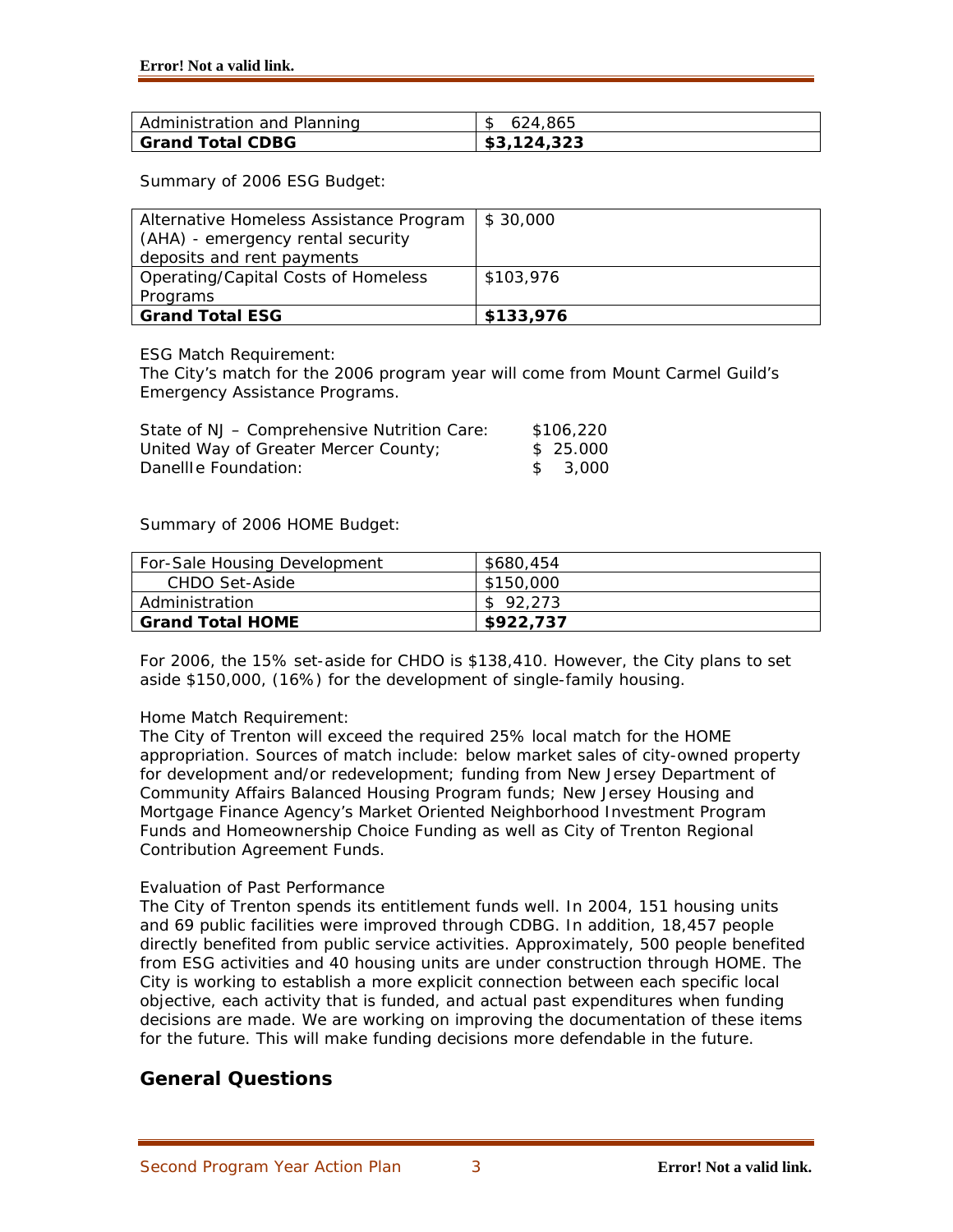- **1. Describe the geographic areas of the jurisdiction (including areas of low income families and/or racial/minority concentration) in which assistance will be directed during the next year. Where appropriate, the jurisdiction should estimate the percentage of funds the jurisdiction plans to dedicate to target areas.**
- **2. Describe the basis for allocating investments geographically within the jurisdiction (or within the EMSA for HOPWA) (91.215(a)(1)) during the next year and the rationale for assigning the priorities.**
- **3. Describe actions that will take place during the next year to address obstacles to meeting underserved needs.**
- **4. Identify the federal, state, and local resources expected to be made available to address the needs identified in the plan. Federal resources should include Section 8 funds made available to the jurisdiction, Low-Income Housing Tax Credits, and competitive McKinney-Vento Homeless Assistance Act funds expected to be available to address priority needs and specific objectives identified in the strategic plan.**

## **Action Plan General Questions response:**

Nearly all of Trenton's census tracts have a low-moderate income population. As such, the city did not establish target areas for the use of CDBG, HOME and ESG funds in the Consolidated Plan. However, in the upcoming year we will be targeting investment toward the City's Redevelopment Areas. (See Attachment A.) These are areas in the city that have been declared blighted under the State's Redevelopment Law. These areas of the City are clearly the most distressed and have the greatest concentration of low-income households.

### Resources:

In 2005, Trenton received \$1,740,380 McKinney-Vento Homeless Assistance funds to provide ten new units of permanent housing and supportive services for the Chronic Homeless.

Besides federal funds, the city receives affordable housing funds through the NJ Department of Community Affairs Balanced Housing Program, COAH's Regional Contribution Agreements, the State HOME program and various housing programs under NJHMFA, including Low Income Housing Tax Credits.

## **Managing the Process**

- **1. Identify the lead agency, entity, and agencies responsible for administering programs covered by the consolidated plan.**
- **2. Identify the significant aspects of the process by which the plan was developed, and the agencies, groups, organizations, and others who participated in the process.**
- **3. Describe actions that will take place during the next year to enhance coordination between public and private housing, health, and social service agencies.**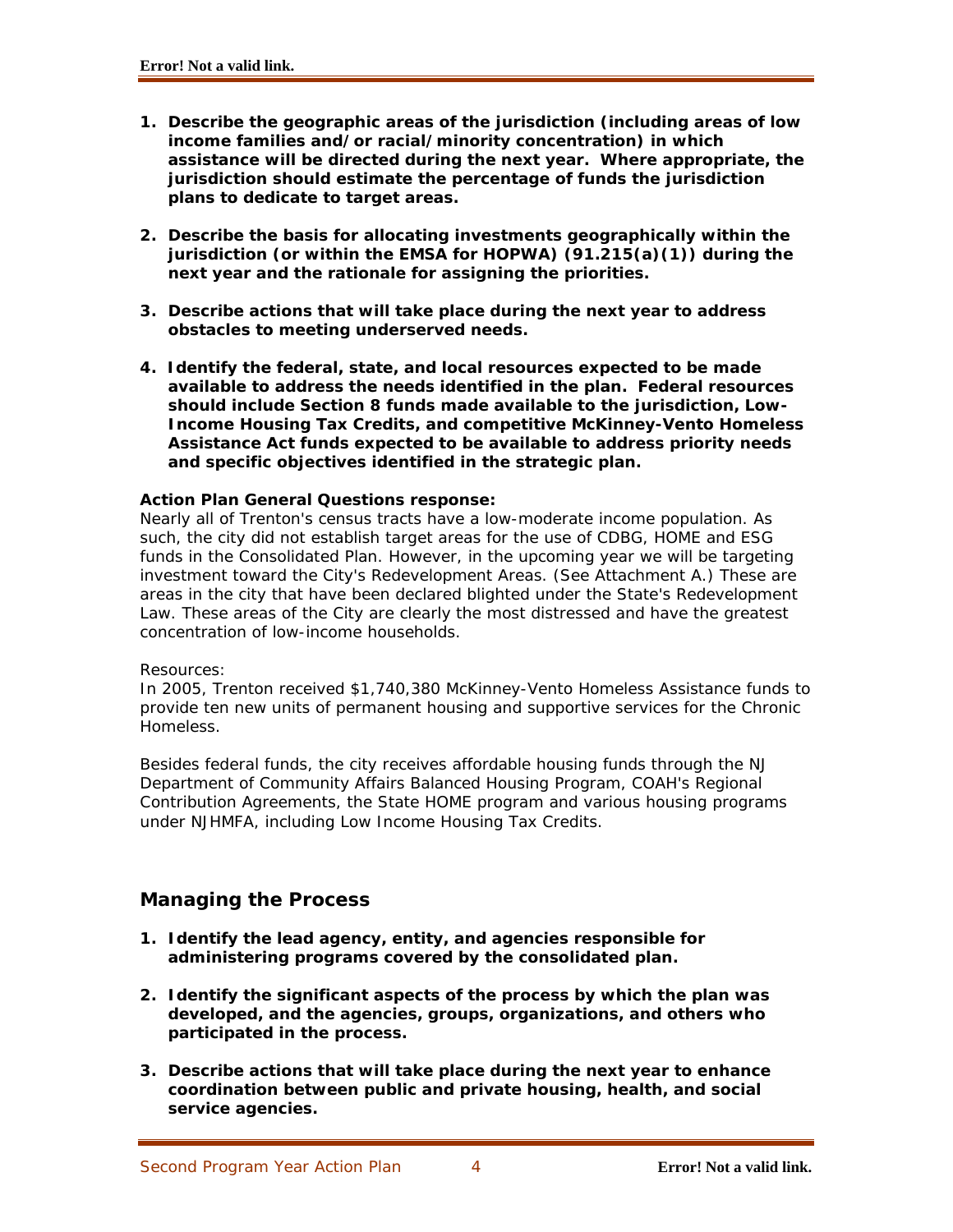### **Action Plan Managing the Process response:**

The Department of Housing and Economic Development, the Department of Health and Human Services, and the Division of Recreation, are responsible for administering the programs covered in the Consolidated Plan.

The City has good relationships with many of its state and local partners, new and old, including entities such as the Mercer County Alliance to End Homelessness, the Trenton Housing Authority, NJHMFA, State and County entities, supportive service providers, non-and for-profit developers, and various financial institutions. As staff changes over time, the City needs to continue to enhance these relationships through regular contact and communication with these important partners.

In general, the City is beginning to benefit from a larger pool of developers, both forprofit and not-for-profit, to compete for opportunities to create affordable housing. The City will work to support not-for-profit housing organizations through the CHDO requirements of the HOME program.

#### Other Actions:

The City has already met one-on-one with every Public Service sub-grantee to discuss contracts, imminent funding reductions, and the need to improve CDBG funding objectives and outcomes in 2006. As a follow-up to these discussions, the City will convene a series of roundtable discussions. All agencies currently on the CDBG mailing list will be asked to participate and expected to attend one of three discussion groups through self selection. Roundtable topics are loosely based on needs by lifecycle, not on specific public service areas. They will include the following:

- Children and Family Services
- Teens and Young Adults
- Seniors and Disabled Persons

These discussions are meant to inform potential partners of our funding priorities, gather expertise feedback, and prepare organizations for change.

## **Citizen Participation**

- **1. Provide a summary of the citizen participation process.**
- **2. Provide a summary of citizen comments or views on the plan.**
- **3. Provide a summary of efforts made to broaden public participation in the development of the consolidated plan, including outreach to minorities and non-English speaking persons, as well as persons with disabilities.**
- **4. Provide a written explanation of comments not accepted and the reasons why these comments were not accepted.**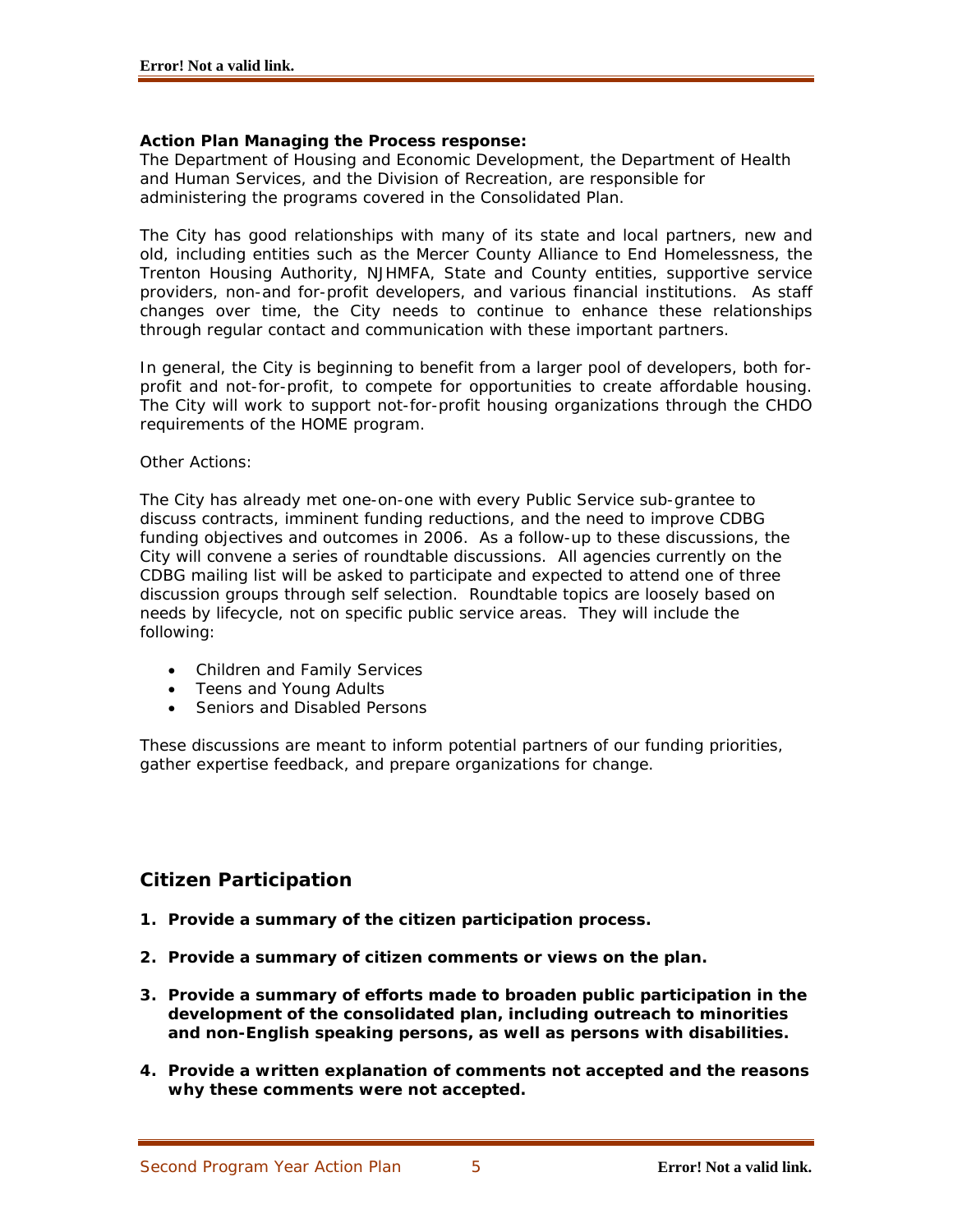#### **\*Please note that Citizen Comments and Responses may be included as additional files within the CPMP Tool.**

## **Action Plan Citizen Participation response:**

Citizen participation efforts for the 2006 Action Plan included two advertised public hearings. Approximately 66 organizations were represented at two public meetings held on the preparation of the Action Plan on November 21 and 22, 2005. The second hearing on the Draft One Year Action Plan was held on June 7, 2006. Prior to this meeting, the City published a summary of the draft Action Plan in the local newspaper and copies of the draft were made available upon request. (See Attachment B). The thirty-day public review period for the draft Plan ended on June 8, 2006.

No public comments have been received on the draft plan.

## **Institutional Structure**

**1. Describe actions that will take place during the next year to develop institutional structure.** 

## **Action Plan Institutional Structure response:**

With regard to CDBG Public Services activities, the City is working to distribute administration of these activities more equally between the departments. This involves increased oversight by the Coordinator of State and Federal Grants and additional users of HUD's IDIS reporting system.

With regard to CDBG Public Facilities and Improvements, three Departments 1)Housing and Economic Development, 2) Inspections, and 3) Public Works are required to coordinate activities. These departments will continue to work cooperatively in order to address the City's priority objectives for providing infrastructure improvements.

With regard to affordable housing investment and administration of HOME program funds, the Division of Housing Production, in the Department of Housing and Economic Development, has the primary responsibility. This division has undergone reductions and reshuffling of staff over the past three years. New staff will be trained in program administration in the upcoming year.

The Division of Community Relations and Social Services, in the city's Department of Health and Human Services, oversees the Emergency Shelter Grant program and implementation of the Continuum of Care program for the homeless.

## **Monitoring**

**1. Describe actions that will take place during the next year to monitor its housing and community development projects and ensure long-term compliance with program requirements and comprehensive planning requirements.** 

**Action Plan Monitoring response:**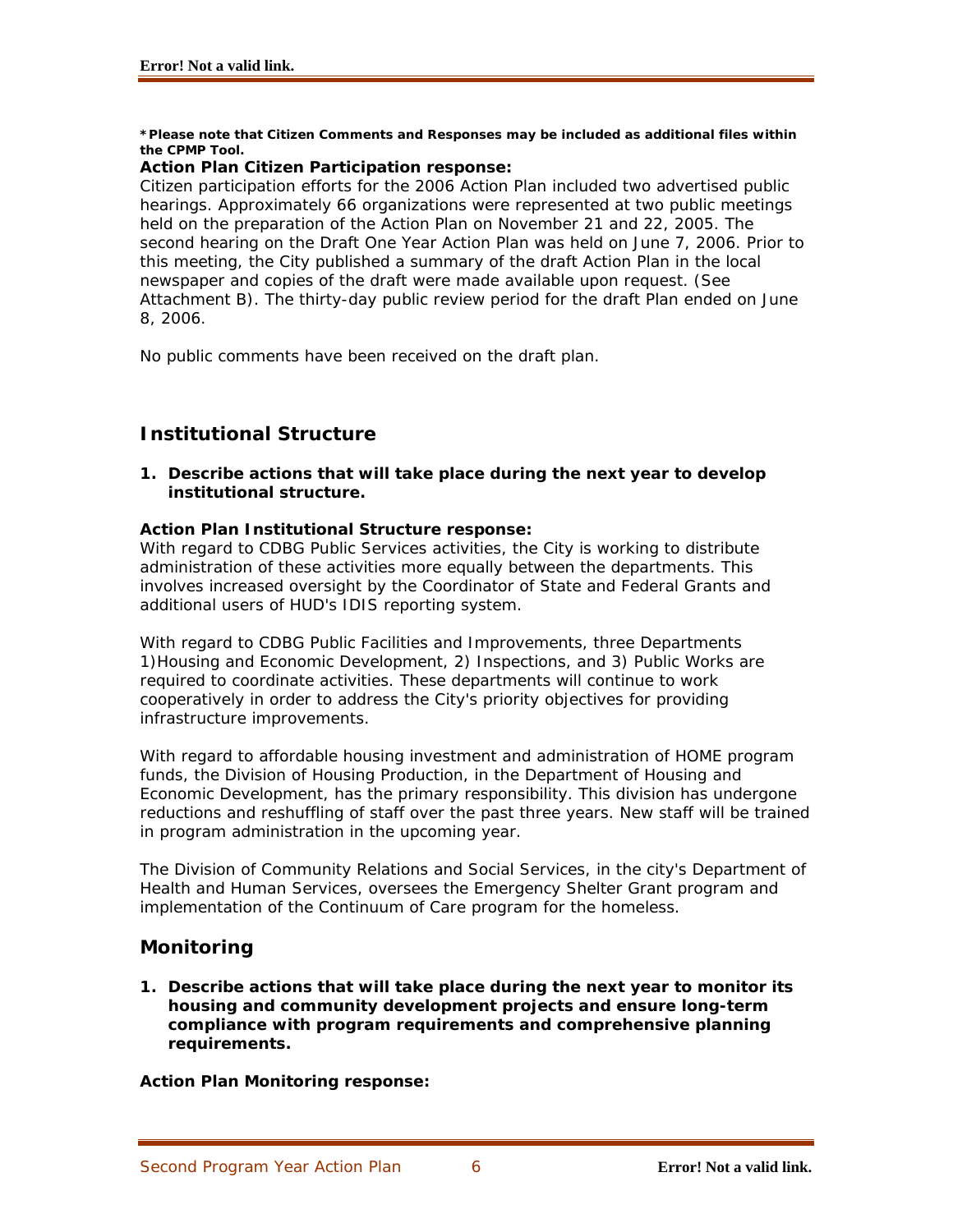The City of Trenton will engage in continuous and active monitoring of housing development. It is anticipated that nearly all the housing projects that are listed in the Action Plan will be carried out either through direct initiative on the City, or with continuing City involvement and oversight. City staff in the Divisions of Housing Production, Planning and Real Estate, under the supervision of the Director of the Department of Housing and Economic Development, will be responsible for oversight of the implementation of the different housing development strategies incorporated in the Action Plan. Within the Department, the Division of Housing Production is responsible for overall coordination of housing production activities, including financial planning, monitoring and assistance.

The Department of Health and Human Services is responsible for contracting with and monitoring the day-to-day operation of the City's emergency shelters, and transitional and supportive housing projects. The Department of Inspections is responsible for oversight of construction standards.

#### CDBG & ESG Monitoring

The City of Trenton will monitor individual projects or subrecipients of CDBG and ESG funds through regular site visits, client interview, and maintenance or working relationships and regular interaction with subject agencies. Subrecipient agencies will also be required to submit expenditure reports and annual accomplishment reports.

#### HOME Program Project Monitoring

The City will inspect HOME-assisted rental units based on the following schedule:

| 1-4 units        | Every 3 years |
|------------------|---------------|
| $5-25$ units     | Every 2 years |
| 26 or more units | Annually      |

Fifteen percent of HOME-assisted units, per project, will be inspected. The City will also ensure that it maintains required program records, including: 1) refinancing guidelines, 2) evidence that housing projects meet subsidy layering guidelines, and 3) records demonstrating that the City has checked for and enforced compliance with property standards, rent and occupancy requirement, lease requirements and any other written agreements with property owners.

The monitoring process will involve the City's inspection of HOME-assisted properties to ensure that they adhere to the State's Rehabilitation Standards and the city's adopted housing code. The City will seek to ensure the property remains operationally efficient, is competitive within the marketplace and is of the highest quality housing for the targeted population, and that maintenance, repair and capital improvements are made when necessary.

Property owners will be required to establish a record keeping system that will make it easy to confirm that program regulations are being met. The record keeping mechanism will also enable the owner to determine whether or not any noncompliance conditions exist. Property owners will produce documentation that property standards are being met and which supports the required HOME rent levels including rent and utility allowance calculations. If HOME-assisted units are floating, the owner must clearly document how the HOME occupancy targets are being met (i.e. rental logs that show that as units were vacated or tenants became overincome, HOME-assisted units were properly replaced). Files will document that each HOME-assisted unit is occupied by an income-eligible tenant and will include the tenant's application, initial income verification, subsequent annual re-certifications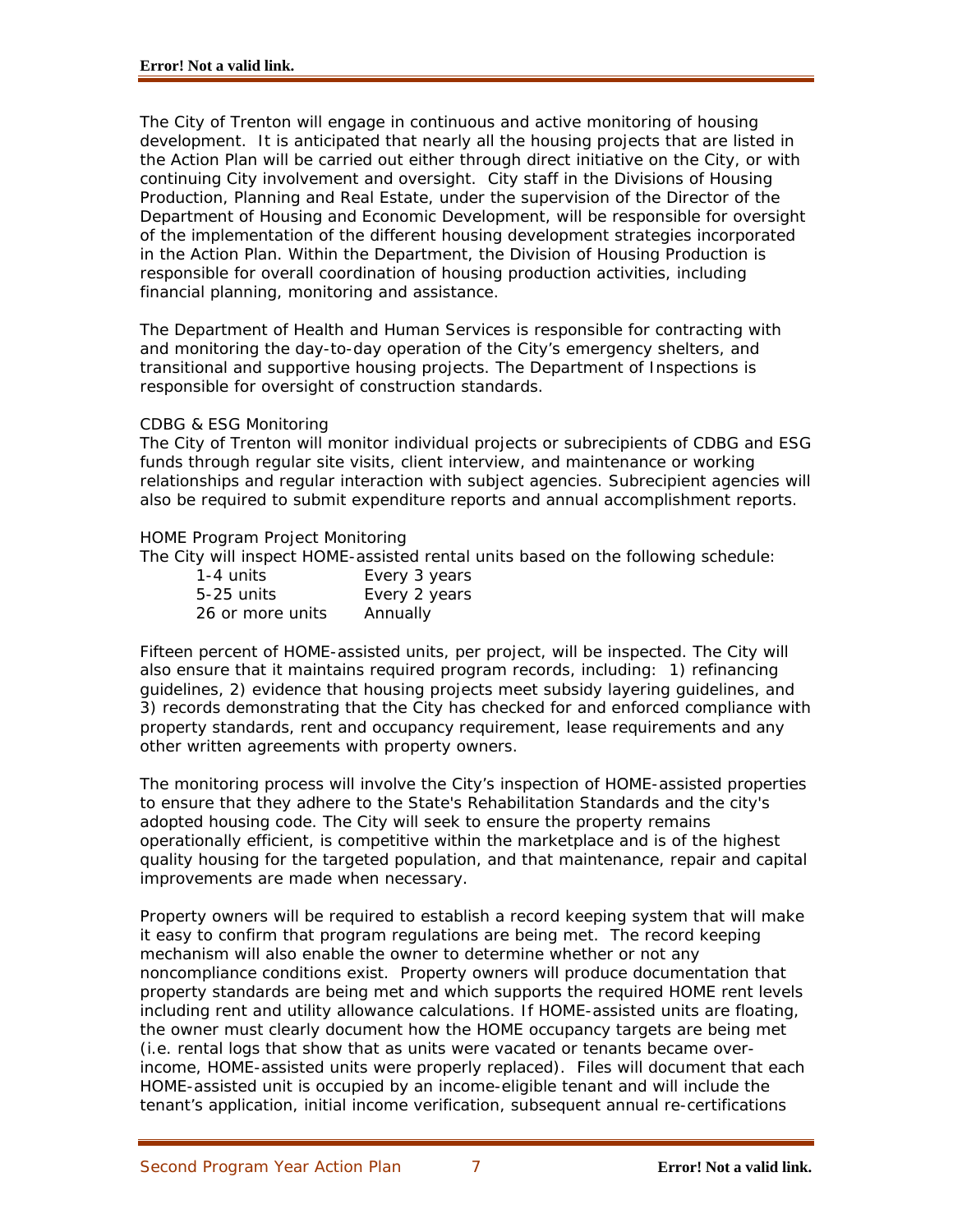and the tenant's lease. The owner will also be required to develop a tenant selection policy which describes the procedure for reviewing applications for housing, criteria to identify eligible tenants, create waiting lists from which tenants will be selected and provide prompt written notification of rejections.

In regard to affirmative marketing and tenant selection policies, property owners will be required to inform the public about the fair housing law (i.e. incorporate Fair Housing logo on advertising). Property owners will be required to affirmatively market HOME-assisted units (i.e. distribution of flyers at local churches and community centers in English and Spanish), and to maintain documentation as to the effectiveness of marketing activities. The owner will be required to demonstrate how corrective actions will be taken in the event requirements are not met.

## **Lead-based Paint**

**1. Describe the actions that will take place during the next year to evaluate and reduce the number of housing units containing lead-based paint hazards in order to increase the inventory of lead-safe housing available to extremely low-income, low-income, and moderate-income families, and how the plan for the reduction of lead-based hazards is related to the extent of lead poisoning and hazards.**

## **Action Plan Lead-based Paint response:**

The city will not be spending 2006 HOME funds for lead paint abatement. The primary reason for this is that the City instead intends to take advantage of New Jersey's very comprehensive lead-based paint program.

## HOUSING

## **Specific Housing Objectives**

\*Please also refer to the Housing Needs Table in the Needs.xls workbook.

- **1. Describe the priorities and specific objectives the jurisdiction hopes to achieve during the next year.**
- **2. Describe how Federal, State, and local public and private sector resources that are reasonably expected to be available will be used to address identified needs for the period covered by this Action Plan.**

## **Action Plan Specific Objectives response:**

Attachment C is the Listing of Proposed Projects for 2006. Project 11 in this Table shows that the city intends to use CDBG funds to improve 30 housing units through it housing rehabilitation program and 5 units for handicapped accessibility through the services of a subrecipient, Enable, Inc. In addition, It is estimated that 15 housing units will be created with the use of HOME funds in 2006.

Besides federal CDBG and HOME funds, State Regional Contribution Agreements and Neighborhood Preservation funds will be used toward these objectives during the 2006 Program Year.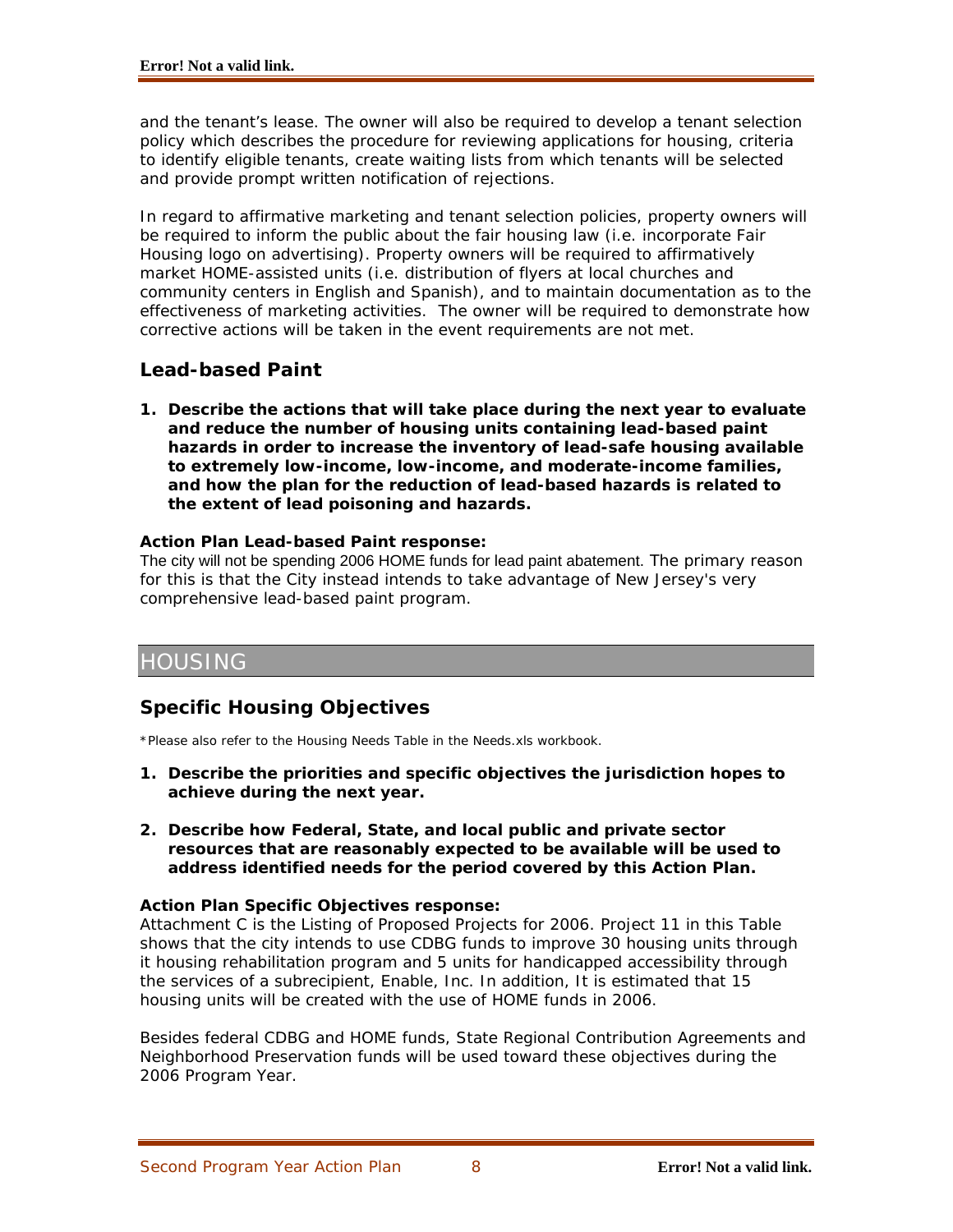## **Needs of Public Housing**

- **1. Describe the manner in which the plan of the jurisdiction will help address the needs of public housing and activities it will undertake during the next year to encourage public housing residents to become more involved in management and participate in homeownership.**
- **2. If the public housing agency is designated as "troubled" by HUD or otherwise is performing poorly, the jurisdiction shall describe the manner in which it will provide financial or other assistance in improving its operations to remove such designation during the next year.**

### **Action Plan Public Housing Strategy response:**

The table below lists the Public Housing projects and number of units in the City. **Table 1**. Public Housing

| Project<br><b>Name</b><br>&                   | No.                    | <b>Elderly Units</b> |
|-----------------------------------------------|------------------------|----------------------|
| <b>Address</b>                                | Family<br><b>Units</b> | Handicapped          |
| James J. Abbott Homes                         |                        |                      |
| 490 Hoffman Avenue                            |                        | 108                  |
| French<br>$\mathbf{J}_{\mathbf{r}}$<br>Connor |                        |                      |
| Towers                                        |                        | 151                  |
| 630 W. State Street                           |                        |                      |
| Louis Josephson Apts.                         |                        |                      |
| 237 Oakland Street                            |                        | 152                  |
| James Kerney Homes                            |                        |                      |
| 369 Union Street                              | 102                    |                      |
| <b>Lincoln Homes</b>                          |                        |                      |
| 207 Old Rose Street                           | 108                    |                      |
| <b>Charles Miller Homes</b>                   |                        |                      |
| 125 Lincoln Avenue                            | 256                    |                      |
| Prospect/Campbell                             |                        |                      |
| Homes                                         | 211                    |                      |
| 110 Prospect Street                           |                        |                      |
| Wilson.Haverstick                             |                        |                      |
| Homes                                         | 331                    |                      |
| 5 Eisenhower Avenue                           |                        |                      |
| Donnelly/Page Homes                           |                        |                      |
| 875 New Willow Street                         | 535                    |                      |
| Total:                                        | 1543                   | 411                  |

(source: Trenton Housing Authority, 2003)

Of the 1,954 public housing units owned and operated by the Trenton Housing Authority (THA), 411 (21%) are designated for senior citizens, with the balance in family units. In 2002, the average income of resident households is \$15,000, and about 20% of the resident households rely on public assistance as their primary source of income. But another one hundred or more households earn a moderate income, a group that represents potential clients for homeownership. In 2003, City planned to make ADDI funds available for down payment assistance for this group of THA residents. Unfortunately, because many of these residents were not creditworthy, the program did not succeed. However, the Department of Housing and Economic Development continues to market homeownership opportunities to THA residents.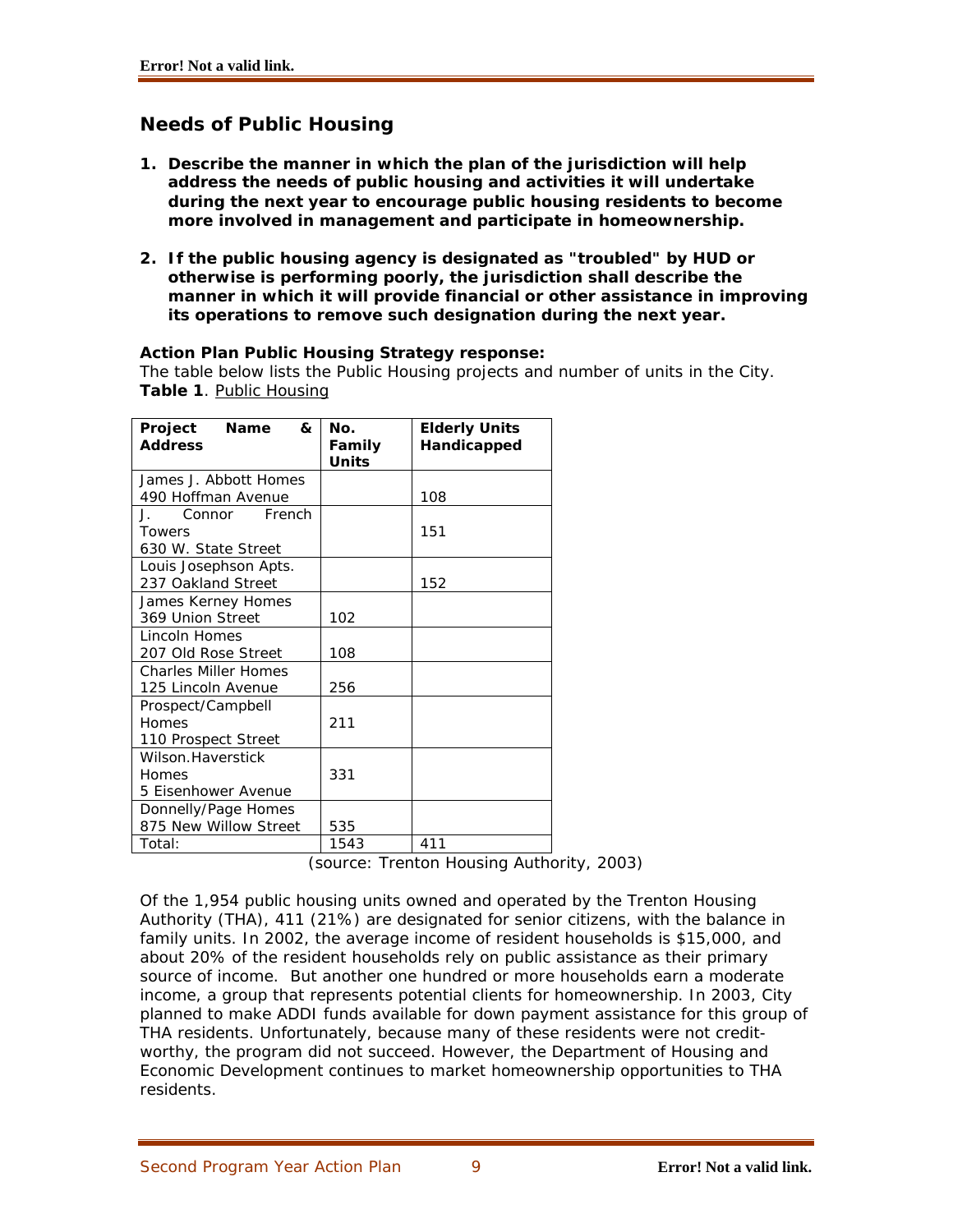## **Barriers to Affordable Housing**

**1. Describe the actions that will take place during the next year to remove barriers to affordable housing.**

## **Action Plan Barriers to Affordable Housing response:**

As mentioned above, many potential homeowners have problems qualifying for a mortgage due to credit issues. The city will continue to aggressively educate the public about this issue through workshops and brochures. In particular, Trenton's Hispanic population has an especially difficult time qualifying for homeownership. The city is working with banks to get them to clarify alternative documentation for the mortgage process.

The City's experience is that public funds available for affordable housing are underwhelming relative to the need for such housing. The City of Trenton will continue to apply for and support a wide range of relevant development applications. The City will continue its largely successful efforts to piece together several different funding sources to make priority projects work. The City will continue to advocate, especially at the state level, not only for increased housing funding, but for changes in broad fiscal and tax policies affecting the State's urban area.

In the past, the process of applying for and receiving construction permits and Certificates of Occupancy has been a source of some complaint. Therefore, the City will continue to provide the pre-development review option, known as Project Application Review Committee (PARC) for development applicants.

## **HOME/ American Dream Down payment Initiative (ADDI)**

- **1. Describe other forms of investment not described in § 92.205(b).**
- **2. If the participating jurisdiction (PJ) will use HOME or ADDI funds for homebuyers, it must state the guidelines for resale or recapture, as required in § 92.254 of the HOME rule.**
- **3. If the PJ will use HOME funds to refinance existing debt secured by multifamily housing that is that is being rehabilitated with HOME funds, it must state its refinancing guidelines required under § 92.206(b). The guidelines shall describe the conditions under which the PJ will refinance existing debt. At a minimum these guidelines must:** 
	- **a. Demonstrate that rehabilitation is the primary eligible activity and ensure that this requirement is met by establishing a minimum level of rehabilitation per unit or a required ratio between rehabilitation and refinancing.**
	- **b. Require a review of management practices to demonstrate that disinvestments in the property has not occurred; that the longterm needs of the project can be met; and that the feasibility of serving the targeted population over an extended affordability period can be demonstrated.**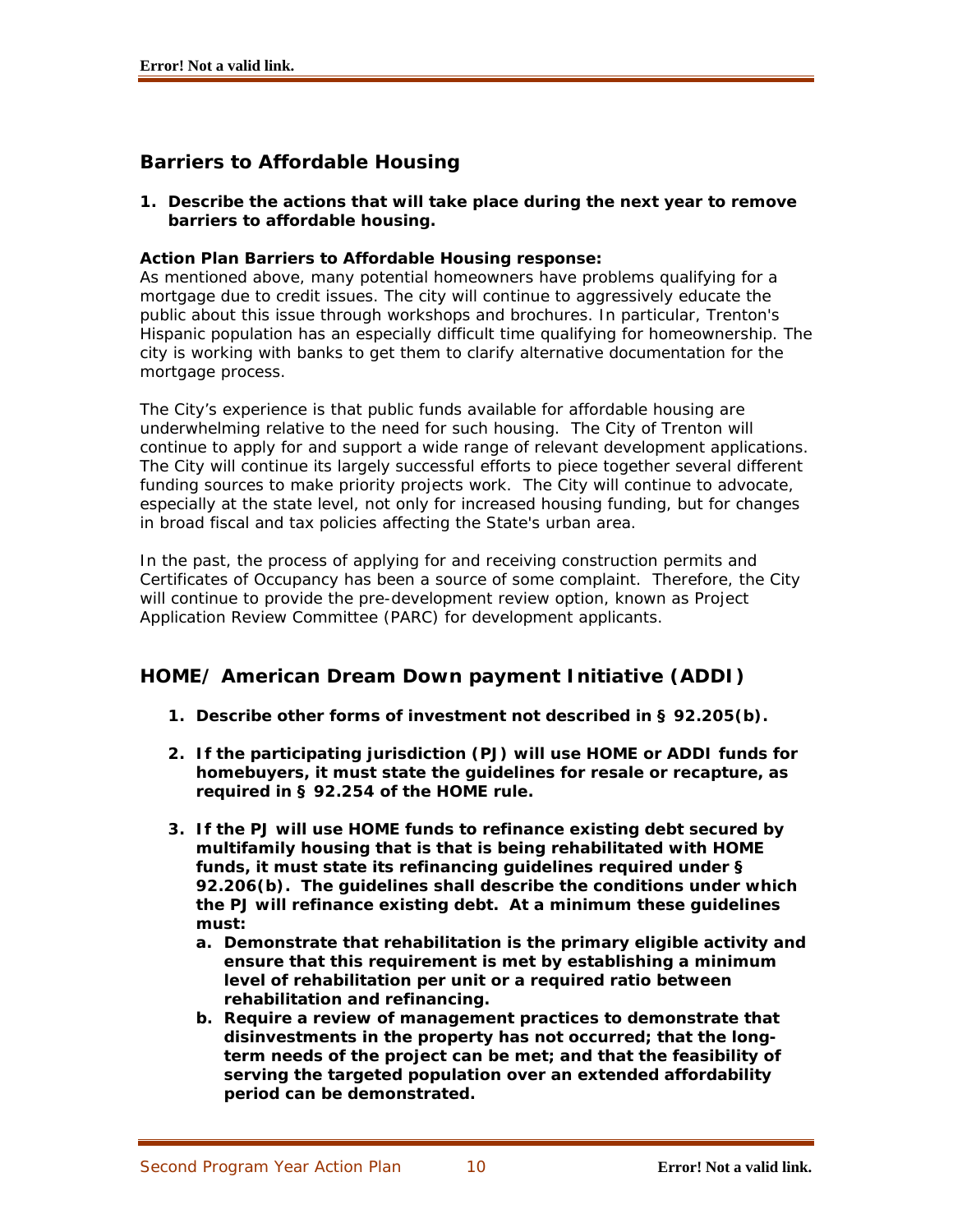- **c. State whether the new investment is being made to maintain current affordable units, create additional affordable units, or both.**
- **d. Specify the required period of affordability, whether it is the minimum 15 years or longer.**
- **e. Specify whether the investment of HOME funds may be jurisdiction-wide or limited to a specific geographic area, such as a neighborhood identified in a neighborhood revitalization strategy under 24 CFR 91.215(e)(2) or a Federally designated Empowerment Zone or Enterprise Community.**
- **f. State that HOME funds cannot be used to refinance multifamily loans made or insured by any federal program, including CDBG.**
- **4. If the PJ is going to receive American Dream Down payment Initiative (ADDI) funds, please complete the following narratives:** 
	- **a. Describe the planned use of the ADDI funds.**
	- **b. Describe the PJ's plan for conducting targeted outreach to residents and tenants of public housing and manufactured housing and to other families assisted by public housing agencies, for the purposes of ensuring that the ADDI funds are used to provide down payment assistance for such residents, tenants, and families.**
	- **c. Describe the actions to be taken to ensure the suitability of families receiving ADDI funds to undertake and maintain homeownership, such as provision of housing counseling to homebuyers.**

### **Action Plan HOME/ADDI response:**

In order to help preserve affordable housing in our community, the City of Trenton places a resale restriction on HOME-assisted homebuyer properties. The city has chosen to implement the resale option because its contribution is in the form of a development rather than a direct subsidy.

Depending on the amount of HOME assistance per-unit, the unit is restricted by the length of time (affordability period) the home must remain an affordable housing unit and the amount of sales proceeds the owner may be entitled to receive. If ownership is transferred during the affordability period, the resale provision is triggered.

The resale restriction requires that a homeowner residing in a HOME-assisted unit be obligated to sell the property only to another HOME-eligible buyer at a price that is deemed by the city to be fair to both parties. The city will use a deed restriction to enforce the resale restriction on HOME-assisted properties. The HOME affordability periods are as follows:

| Home Investment     | Affordability Period |
|---------------------|----------------------|
| (per unit)          |                      |
| Less than \$15,000  | 5 years              |
| $$15,000 - $40,000$ | 10 years             |
| \$40,000 - and more | 15 years             |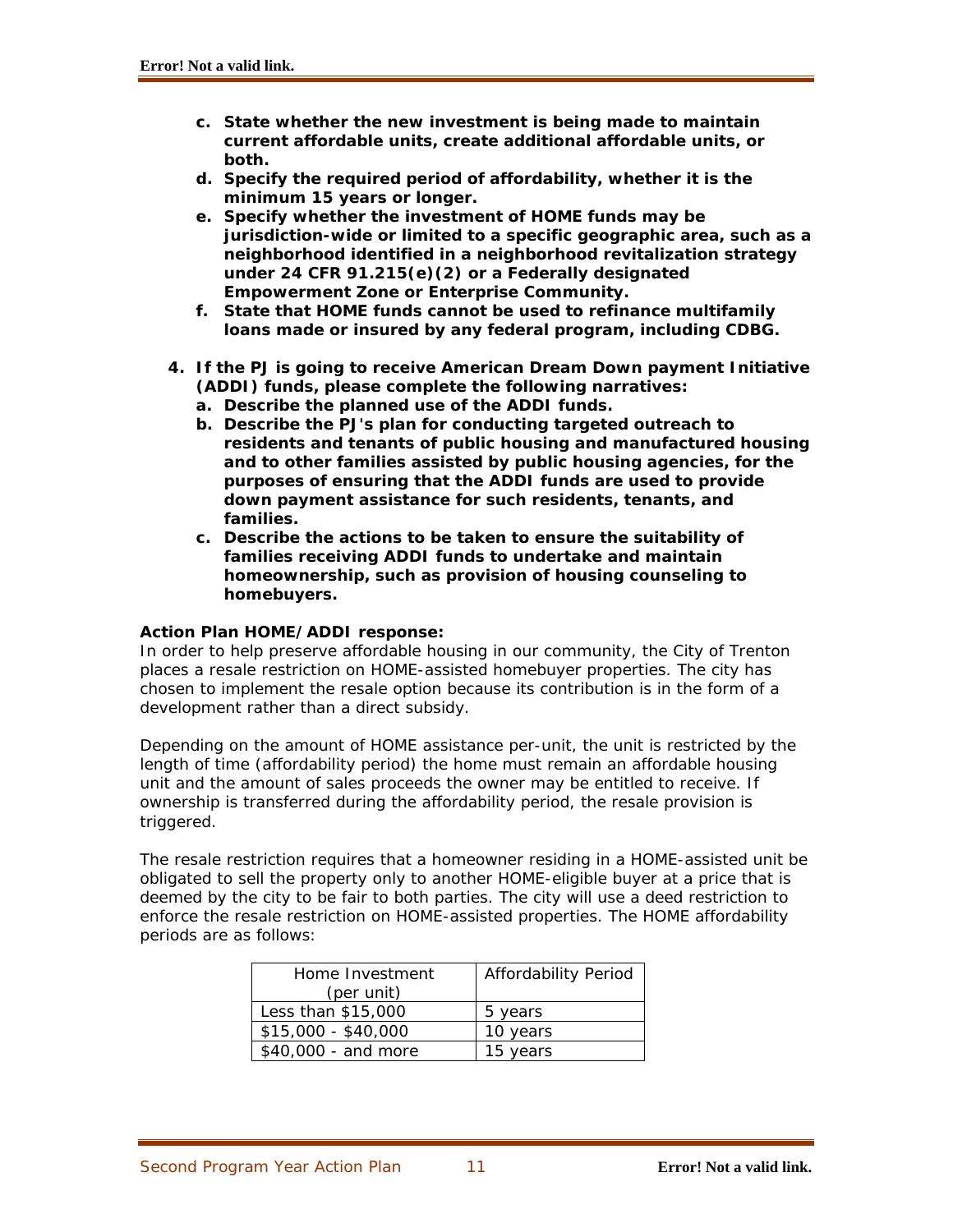It should be noted that the affordability period of properties sold within the affordablility period runs only for the remaining period. However, should additional HOME funds be invested in the property to assist the second purchaser, a new affordability period will begin based on the level of the new HOME investment.

The respective home must have a modest value and be affordable to low- or moderate-income homebuyers using conventional financing. In the event of a sale, the original homebuyer is entitled to receive a "fair return" on his or her investment, which the city defines as the homebuyer's initial down payment and the value of any capital improvements made with the homeowner's funds. Presently, any appreciation realized at the time of the sale may be retained by the homeowner provided the home has a modest value and is affordable to homebuyers using conventional financing. Finally, the HOME-assisted homebuyer is required to use the property as a principal residence.

For the Homeowner Rehab program, the City will be using the recapture method, payable in-full on sale of the property.

### Minority and Women-owned Business Enterprises

The Division of Housing Production requires that all developers and contractors submit quarterly reports on the participation of WBEs and MBEs. It is estimated that 30% of contractors are local, minority businesses. The Division of Economic Development has made a major commitment to see that locally based firms and individuals receive the greatest possible opportunity to benefit from the construction activity arising from the city's redevelopment and revitalization efforts. In addition to working with developers and contractors, the city has initiated a series of **contractor training programs** for local subcontractors and for city residents to help them take advantage of these opportunities. Through a partnership with the Mercer County Vocational Technical School, the city has sponsored a series of construction skills training programs for city residents, which have already led to a number of neighborhood residents gaining employment on housing rehabilitation projects in the community.

## **HOMELESS**

## **Specific Homeless Prevention Elements**

**\*Please also refer to the Homeless Needs Table in the Needs.xls workbook.**

**1. Sources of Funds—Identify the private and public resources that the jurisdiction expects to receive during the next year to address homeless needs and to prevent homelessness. These include the McKinney-Vento Homeless Assistance Act programs, other special federal, state and local and private funds targeted to homeless individuals and families with children, especially the chronically homeless, the HUD formula programs, and any publicly-owned land or property. Please describe, briefly, the jurisdiction's plan for the investment and use of funds directed toward homelessness.**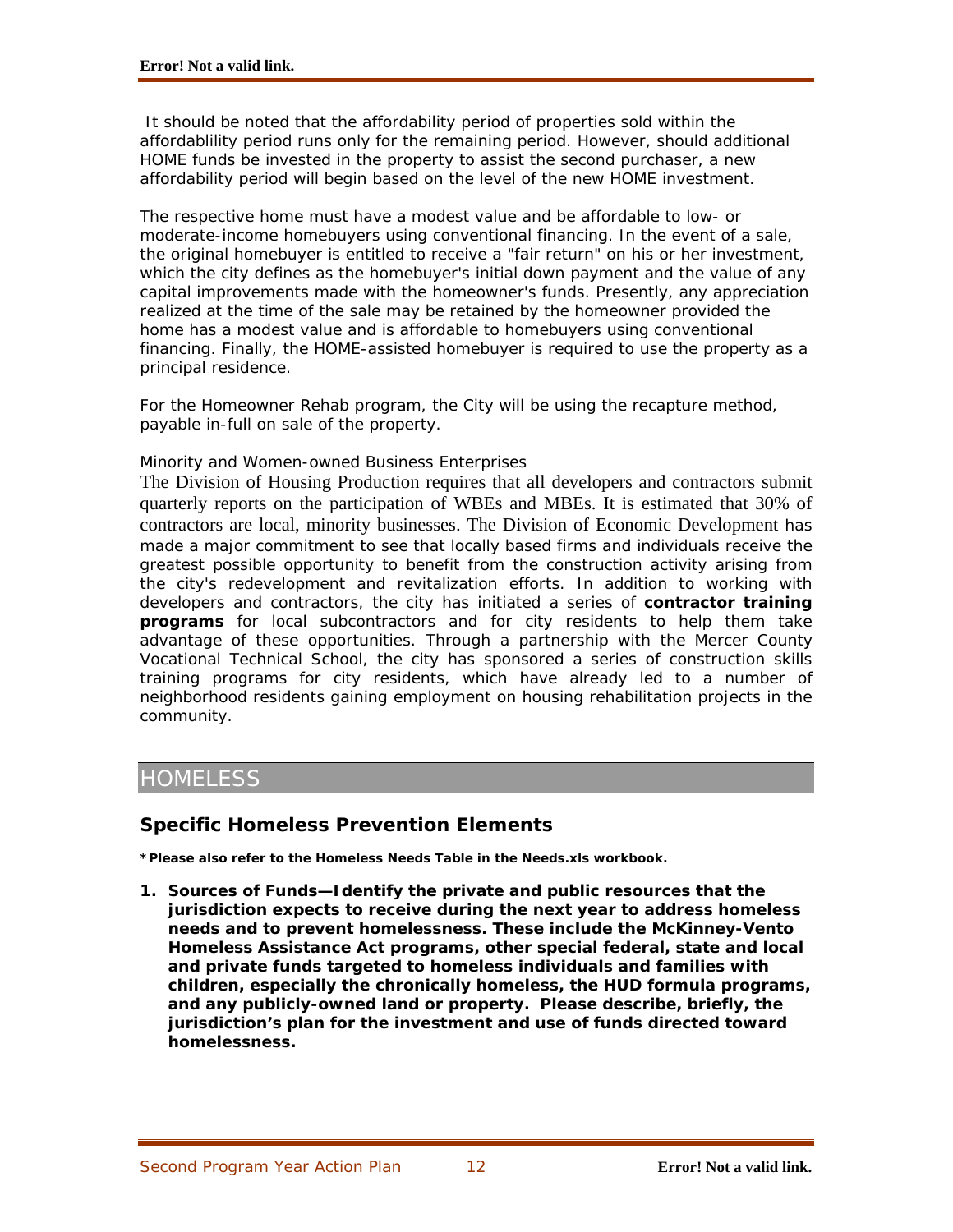- **2. Homelessness—In a narrative, describe how the action plan will address the specific objectives of the Strategic Plan and, ultimately, the priority needs identified. Please also identify potential obstacles to completing these action steps.**
- **3. Chronic homelessness—The jurisdiction must describe the specific planned action steps it will take over the next year aimed at eliminating chronic homelessness by 2012. Again, please identify barriers to achieving this.**
- **4. Homelessness Prevention—The jurisdiction must describe its planned action steps over the next year to address the individual and families with children at imminent risk of becoming homeless.**
- **5. Discharge Coordination Policy—Explain planned activities to implement a cohesive, community-wide Discharge Coordination Policy, and how, in the coming year, the community will move toward such a policy.**

## **Action Plan Special Needs response:**

The Trenton/Mercer County 2005 Continuum of Care program identifies specific objectives and action steps for the next 18 months associated with each of the items above. Attachment D lists the goals and on-going activities associated with the Continuum of Care program.

## COMMUNITY DEVELOPMENT

## **Community Development**

**\*Please also refer to the Community Development Table in the Needs.xls workbook.** 

- **1. Identify the jurisdiction's priority non-housing community development needs eligible for assistance by CDBG eligibility category specified in the Community Development Needs Table (formerly Table 2B), public facilities, public improvements, public services and economic development.**
- **2. Identify specific long-term and short-term community development objectives (including economic development activities that create jobs), developed in accordance with the statutory goals described in section 24 CFR 91.1 and the primary objective of the CDBG program to provide decent housing and a suitable living environment and expand economic opportunities, principally for low- and moderate-income persons. \*Note: Each specific objective developed to address a priority need, must be identified by number and contain proposed accomplishments, the time period (i.e., one, two, three, or more years), and annual program year numeric goals the jurisdiction hopes to achieve in quantitative terms, or in other measurable terms as identified and defined by the jurisdiction.**

### **Action Plan Community Development response:**

Attachment C is the Listing of Proposed Projects for 2006. Projects 1-9 in this Table shows that the City intends to use CDBG funds to benefit approximately 6,700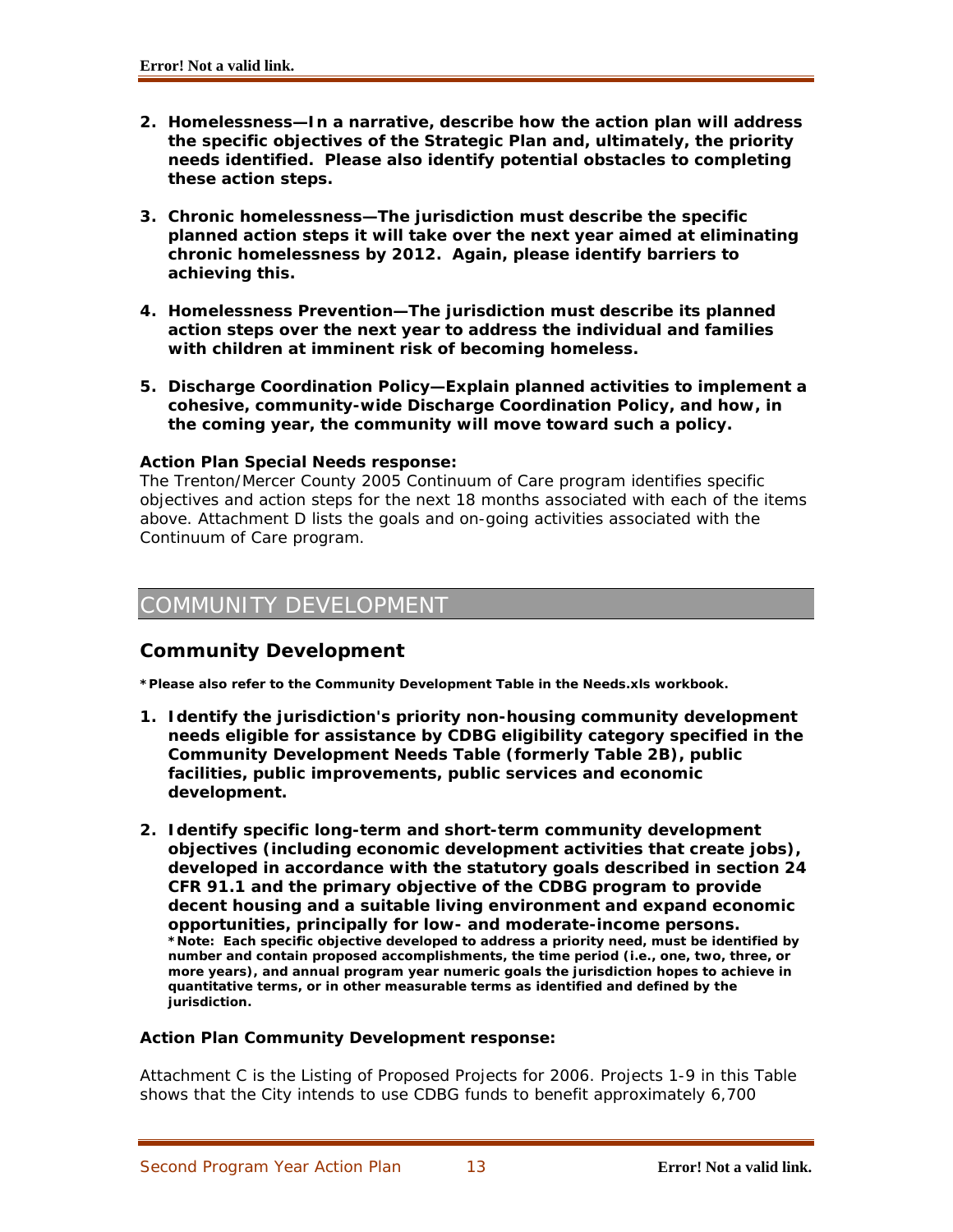individuals and 18 public facilities in 2006.

As a result of the 10% cut in Trenton's CDBG allocation this year, the following funding decisions were made:

Public Services – Funds for Public Services, which includes health and human services and recreation programming, were reduced by approximately \$200,000 from last year, which is 24% of the total CDBG allocation for 2006. (Ordinarily HUD puts a cap at 15% for public services, however, the city was granted a waiver to exceed this cap many years ago. We are working to re-establish the 15% cap.)

Public Facilities and Improvements – The City eliminated the Non-profit facility improvement program. (Last year, nearly \$65,000 was granted for capital improvements to non-profit facilities.)

## **Antipoverty Strategy**

**1. Describe the actions that will take place during the next year to reduce the number of poverty level families.** 

### **Action Plan Antipoverty Strategy response:**

Reducing the Number of Poverty Level Families

Some of Trenton's efforts to reduce the number of poverty level families include a variety of Workforce Development Programs and other economic development initiatives which are detailed in the Economic Development and Opportunity section of the Five Year Consolidated Plan. Although, the City of Trenton's notably successful welfare-to-work program, known as the Family Development Program, was defunded as of June 1999, the City has been able to piece together a number of different grants in order to provide a variety of job training and support programs for Trenton residents.

NON-HOMELESS SPECIAL NEEDS HOUSING

## **Non-homeless Special Needs (91.220 (c) and (e))**

**\*Please also refer to the Non-homeless Special Needs Table in the Needs.xls workbook.** 

- **1. Describe the priorities and specific objectives the jurisdiction hopes to achieve for the period covered by the Action Plan.**
- **2. Describe how Federal, State, and local public and private sector resources that are reasonably expected to be available will be used to address identified needs for the period covered by this Action Plan.**

### **Action Plan Specific Objectives response:**

During consultation with Enable, Inc., it was learned that disabled residents have difficulty obtaining HOME-assistance from Mercer County. This makes the CDBG funding these residents receive through the City critical. In 2006, The City will work with this organization to increase funding opportunities for this special needs population.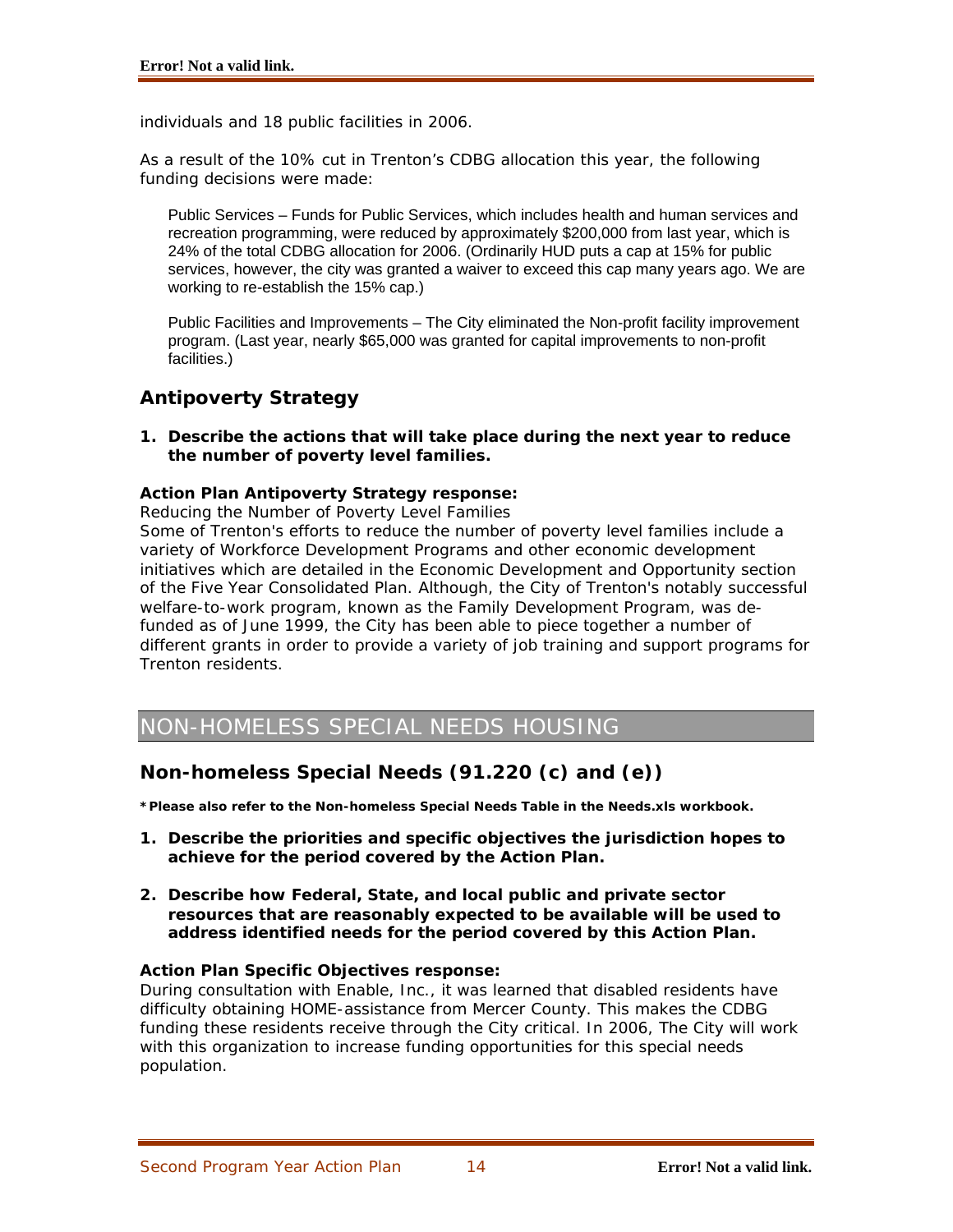## Other Narrative

Include any Action Plan information that was not covered by a narrative in any other section.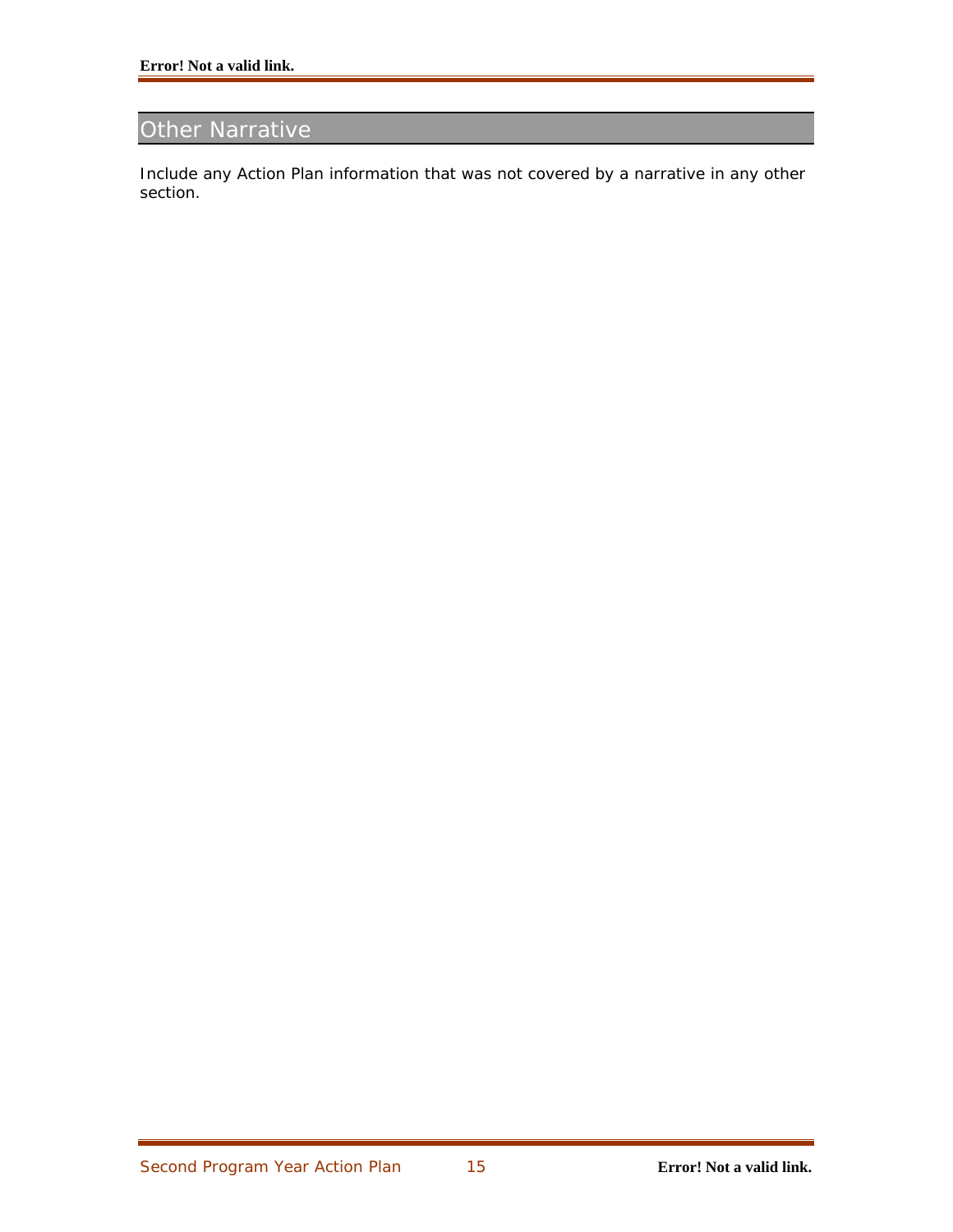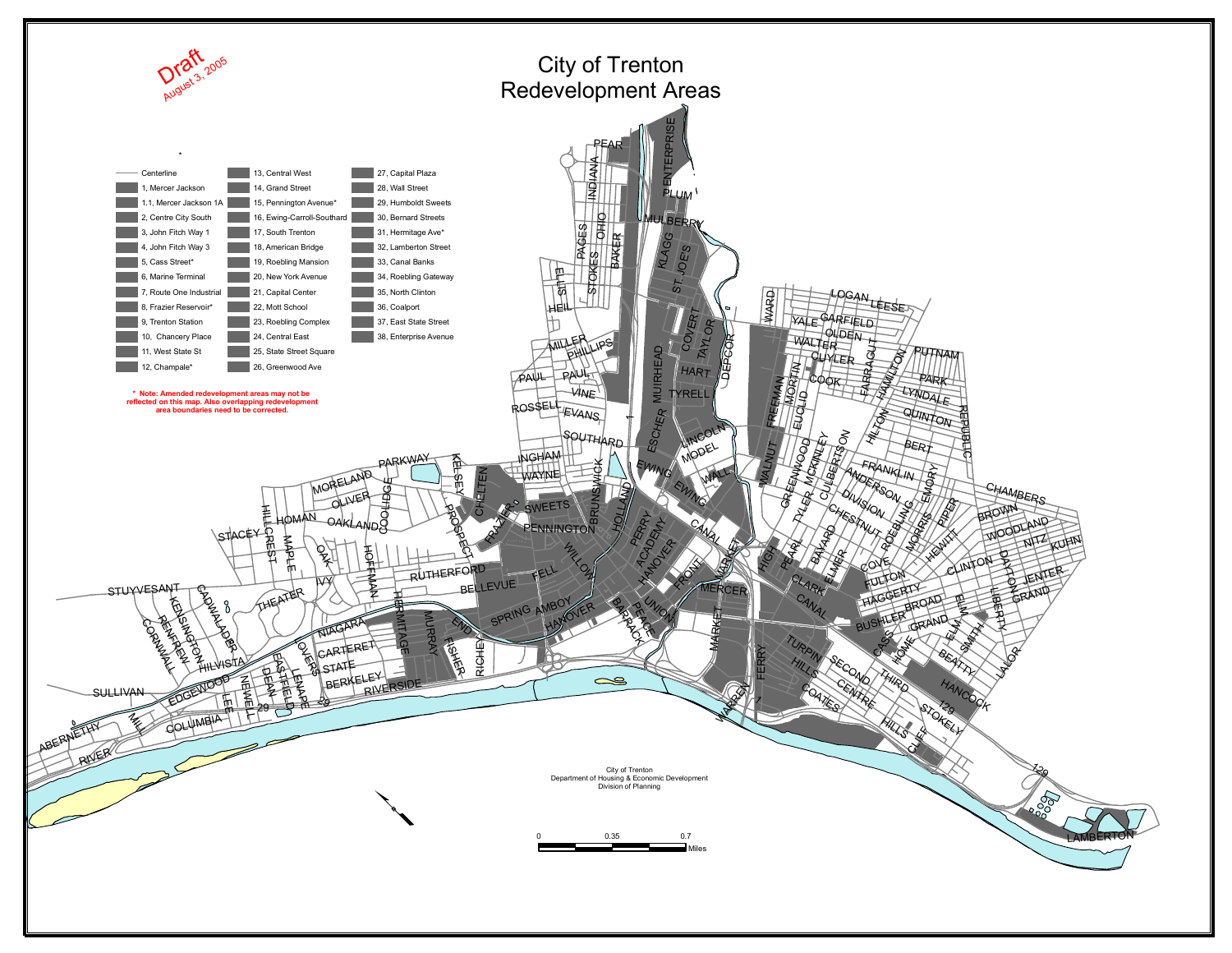*PUBLIC HEARING NOTICE ON THE PREPARATION OF THE*

## **CITY OF TRENTON COMMUNITY DEVELOPMENT BLOCK GRANT (CDBG) ONE YEAR ACTION PLAN for program year beginning June 1, 2006**

**MONDAY, NOVEMBER 21, 2005 11 a.m. and TUESDAY, NOVEMBER 22, 2005 5:30 p.m. TRENTON CITY HALL 319 EAST STATE STREET** 

## **AGENDA:**

- **Discussion of community development needs & priority objectives**
- **Information on the CDBG grant program for non-profit organizations serving Trenton's low & moderate income community**

*Please note: You MUST attend ONE of these meetings if you intend to apply for CDBG funding for 2006-07. CDBG APPLICATIONS FOR PUBLIC SERVICE ACTIVITIES WILL BE DISTRIBUTED AT THE MEETING.* 

Due to anticipated cuts in the federal budget for the 2006-07 Program Year, the City of Trenton will **not** be soliciting proposals for Public Facilities & Improvements funds through a competitive selection process this year. Physical improvements will remain part of the annual plan; however, the process for applying for these funds will not be the same as in the past. More information will be provided at the public hearing.

**THE CONSOLIDATED PLAN IS REQUIRED BY THE FEDERAL GOVERNMENT TO INCLUDE THE CITY'S PROPOSED USE OF CDBG, HOME INVESTMENT PARTNERSHIP AND EMERGENCY SHELTER FUNDS.**

*FOR MORE INFORMATION OR FOR SPECIAL ASSISTANCE, CALL 989-3291***.**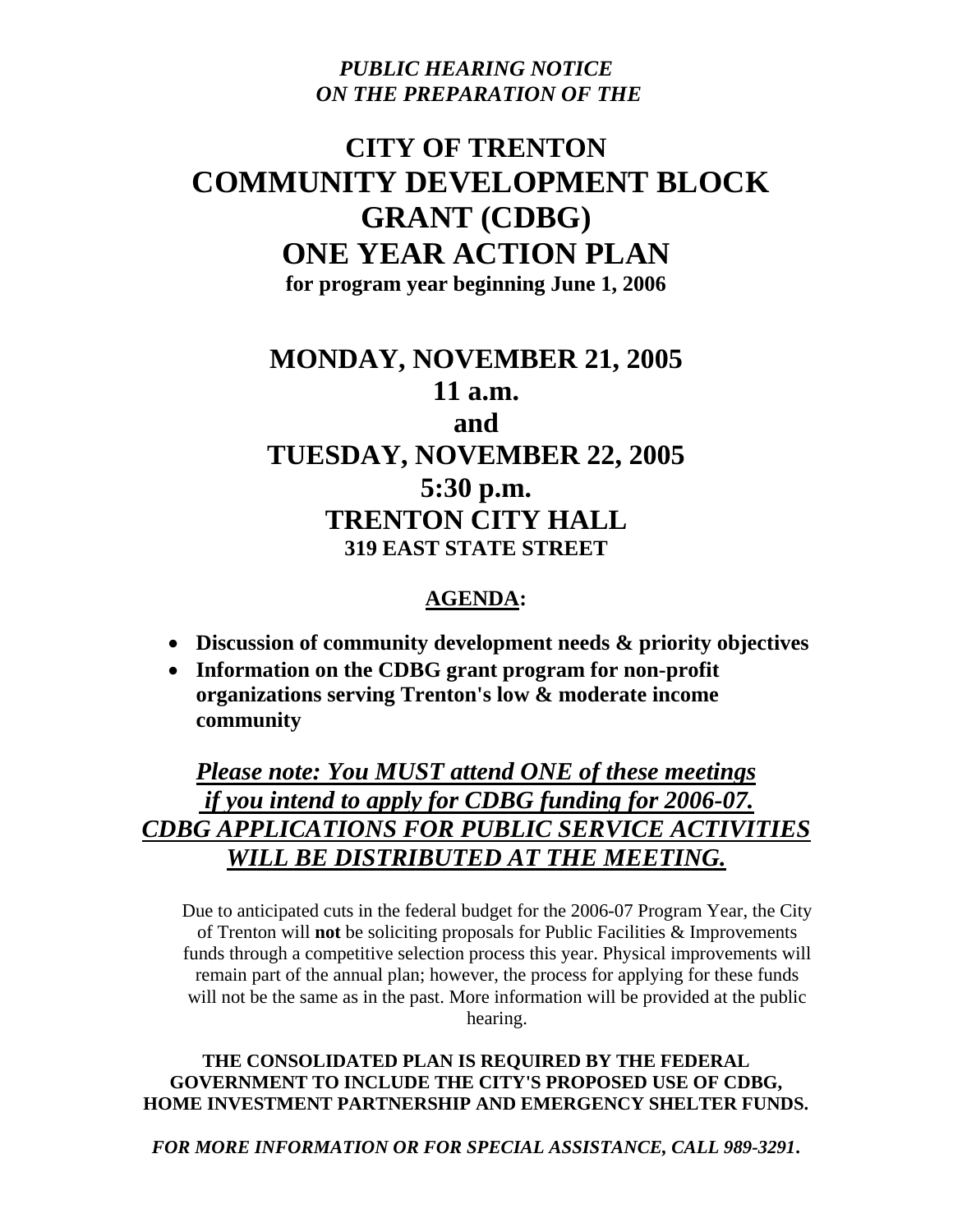#### **PUBLIC NOTICE**

## **CITY OF TRENTON ONE YEAR ACTION PLAN APPLICATION NUMBER: B-06-MC-34-0007**

Notification of preparation of the City of Trenton 2006 Consolidated One Year Action Plan, which includes priority objectives and proposed budgets for the Community Development Block Grant (CDBG), the HOME Investment Partnership, and the Emergency Shelter Grant (ESG) federal entitlement programs. Submission of the City of Trenton 2006 Consolidated Plan to the U.S. Department of Housing & Urban Development, Newark Office is proposed to take place upon City Council approval of submission at a regularly advertised City Council public hearing, to be scheduled no less than 30 days from the date of publication of this notice. All interested parties are welcome to submit written comments regarding the proposed 2006 Consolidated Plan to Trish Long, Senior Planner, Department of Housing and Economic Development, Trenton City Hall, Trenton NJ 08608, fax 609-989-4243, phone (609) 989-3291, within 30 days of this advertised summary for consideration in the final draft. Copies of the City of Trenton Consolidated Plan will be available for review in the City Clerk's Office at Trenton City Hall, 319 East State Street, Trenton between the hours of 8:30am and 4:30pm.

#### **2006 ONE YEAR ACTION PLAN SUMMARY**

The City of Trenton Consolidated Plan is a one-year action plan for the use of federal entitlement funds for the implementation of the City's housing, homeless, health, human services, economic opportunity, and park and recreation programs. The main goals of Trenton's Consolidated Plan are to use the financial resources available to the City to primarily benefit low and very low income persons through the provision of decent housing, the provision of a suitable living environment and the expansion of economic opportunities. The City's priority objectives for the delivery of services and programs to meet these goals are as follows:

### **I. PRIORITY OBJECTIVES**

#### A. PRIORITY HOUSING OBJECTIVES

1. Provide safe affordable rental housing to meet low income residents' most urgent needs, including housing for families with children and single-room occupancy units for individuals now living in shelters or at risk for homelessness.

2. Increase and support homeownership as a fundamental building block of a sound and sustainable community.

3. Foster comprehensive neighborhood rebuilding and stabilization with broad resident participation.

4. Prevent and/or eliminate vacant properties that blight Trenton's neighborhoods, through rehabilitation and strategic demolition where rehab is not structurally or economically feasible.

#### B. PRIORITY HOMELESS OBJECTIVES

- 1. Help low income families avoid becoming homeless.
- 2. Reach out to homeless persons and assess their individual needs.
- 3. Address emergency shelter and transitional housing needs of homeless persons.
- 4. Help homeless persons make the transition to permanent housing and independent living.

### C. PRIORITY HEALTH AND HUMAN SERVICE OBJECTIVES

- 1. Address problems of alcohol, tobacco and drug use, and violence in the community.
- 2. Provide health, support and day care services to ensure that every child in the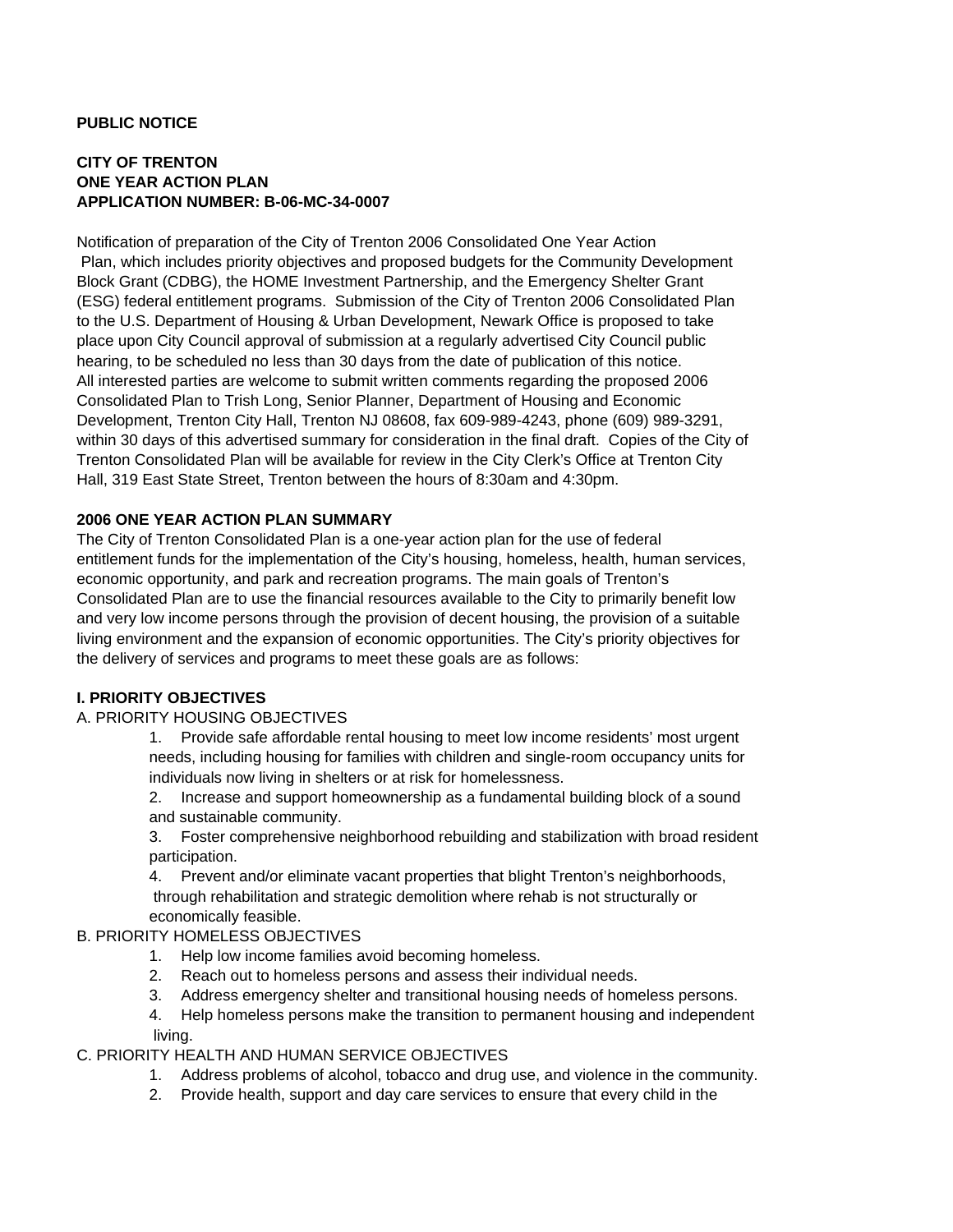community is equipped to master each developmental milestone, free from preventable diseases and disabilities.

3. Enhance the capacity of human service agencies to meet the needs of families and individuals in the city's neediest neighborhoods.

4. Provide supportive services to low income senior citizens.

D. PRIORITY ECONOMIC OPPORTUNITY AND DEVELOPMENT OBJECTIVES

1. Improve the overall quality of life in Trenton to stimulate increased economic development; attract new residents, visitors and businesses; and retain existing residents and businesses.

2. Develop a vibrant, diverse economy in Trenton, which will provide jobs, create tax

revenue,and contribute directly to the commercial and industrial health of the city.

## E. PRIORITY OPEN SPACE AND RECREATION OBJECTIVES

1. Improve, expand and maintain the city's natural and recreation resources.

2. Provide safe, fun, educational and healthy recreational opportunities for Trenton residents, with particular emphasis on youth programs.

| Project | Organization                                                                | Activity in 2006                                        | <b>Activity Address(es)</b>         | \$          |        |
|---------|-----------------------------------------------------------------------------|---------------------------------------------------------|-------------------------------------|-------------|--------|
|         |                                                                             |                                                         |                                     | Recommended |        |
|         | <b>CDBG - DAY CARE</b>                                                      |                                                         |                                     |             |        |
|         | Family Guidance Center                                                      | Children's Day Treatment<br>Program                     | 1925 Pennington Avenue              | \$          | 8,900  |
|         | Mercer Street Friends\North<br>Clinton Day Care                             | <b>Friends North Clinton</b><br>Early Child Care Center | 1201 West State Street              | \$          | 20,131 |
|         | MillHill Child & Family<br><b>Development Corporation</b>                   | Day Care                                                | 101-A Oakland Street                | \$          | 49,500 |
|         |                                                                             |                                                         | Sub-Total:                          | \$          | 78,531 |
|         | CDBG - FAMILY/CHILD INTERVENTION                                            |                                                         |                                     |             |        |
|         | Carver Youth & Family Center                                                | <b>Remedial Education</b><br>Program                    | 40 Fowler Street                    | \$          | 2.000  |
|         | <b>CASA of Mercer County</b>                                                | <b>Court Appointed Special Advocates</b>                |                                     | \$          | 8,000  |
|         | Catholic Charities - El Centro                                              | El Centro de Recursos para<br>Familias                  | 1 Centre Street                     | \$          | 8,000  |
|         | Catholic Charities - Family &<br><b>Child Protective Services</b>           | Family & Child Protective<br><b>Services</b>            | 39 North Clinton Avenue             | \$          | 10,000 |
|         | Catholic Charities - Milepost<br>(fomerly Juvenile Intervention<br>Program) | Milepost (formerly<br>Juvenile Intervention<br>Program) | 2100 East State Street<br>Extension | \$          | 10,000 |
|         | <b>Child Care Connection</b>                                                | Children Under Protective Services Child Care Network   |                                     | \$          | 5,000  |
|         | CYO of Mercer County                                                        | <b>CYO</b> Evening Teen<br>Program                      | 920 South Broad Street              | \$          | 15,360 |
|         | <b>Interfaith Caregivers</b>                                                | Volunteer services to<br>seniors and the disabled       | 207 Hillcrest Avenue                | \$          | 5,000  |
|         | Isles, Inc.                                                                 | <b>Parents Empowering</b><br>Parents Program            | scattered sites, Perry Street       | \$          | 5,000  |

### **PROPOSED USE OF CDBG FUNDS**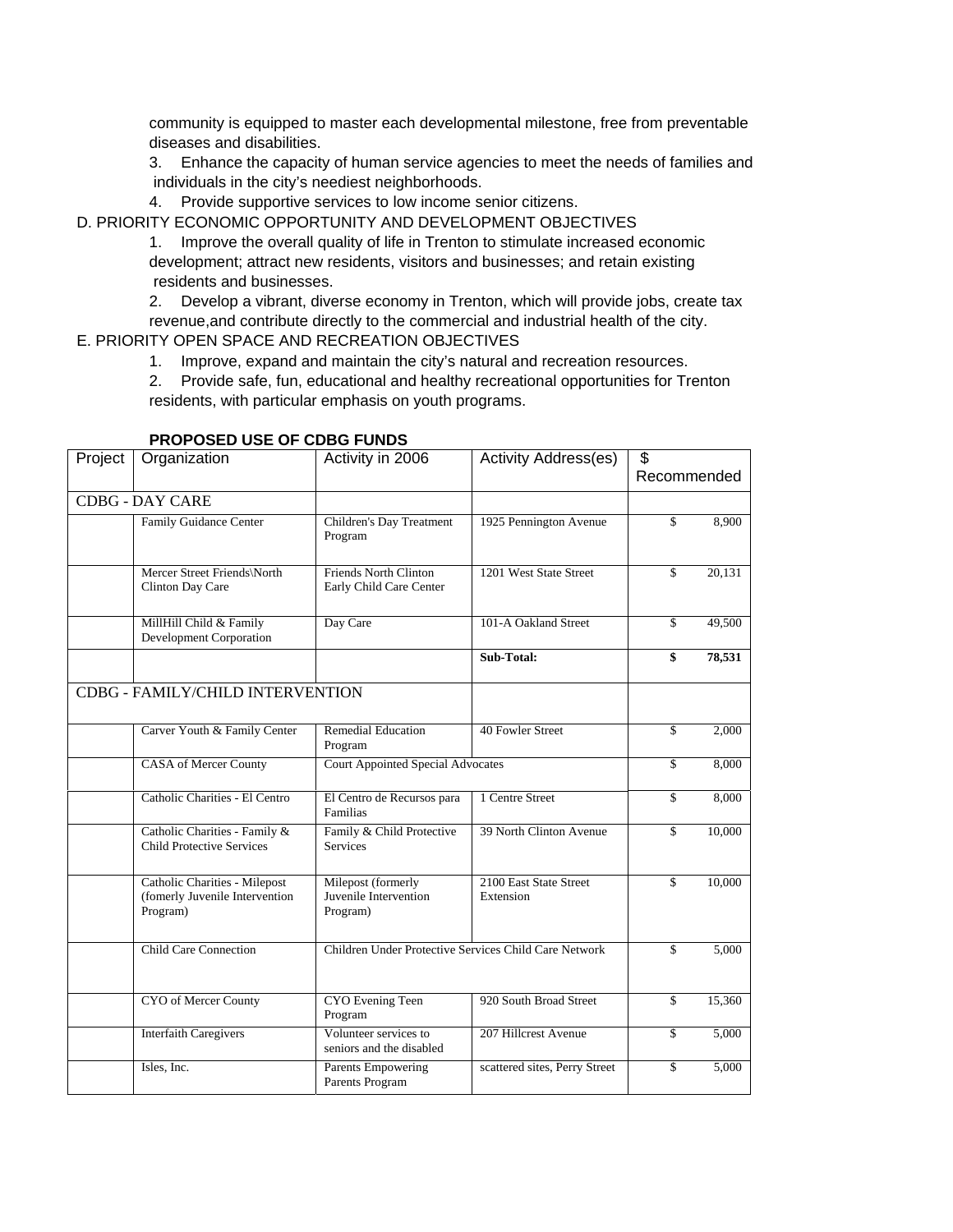|                 | Martin House                                  | Pre-Teen Academic<br>Achievement                                                   | 749 East State Street                                 | \$<br>8,000   |
|-----------------|-----------------------------------------------|------------------------------------------------------------------------------------|-------------------------------------------------------|---------------|
|                 | <b>MECHA</b>                                  | Multi Services Family<br>Center                                                    | 200 East State Street                                 | \$<br>5,000   |
|                 | Prevention Education, Inc. (PEI<br>Kids)      | Juvenile Auto Theft<br>Prevention/Juvenile<br><b>Offenders Outreach</b><br>Program | 2 Prospect Street                                     | \$<br>10      |
|                 | Puerto Rican Community Day<br>Care Center     | Social Services Support for<br>Families                                            | 327 South Broad Street,<br>223 Perry Street           | \$<br>45,000  |
|                 | Youth Education & Transition<br>Service       | <b>YETS</b>                                                                        |                                                       | \$<br>5,000   |
|                 |                                               |                                                                                    | Sub-Total:                                            | \$<br>131,370 |
|                 | CDBG - JOB TRAINING/LIFE SKILLS PROGRAMS      |                                                                                    |                                                       |               |
|                 | <b>MECHA</b>                                  | <b>BEST</b> (Bilingual<br><b>Employment Skills</b><br>Training) Program            | 200 East State Street                                 | \$<br>3,000   |
|                 | <b>MECHA</b>                                  | Job-Readiness, Search &<br><b>Placement Center</b>                                 | 200 East State Street                                 | \$<br>10,000  |
|                 | NJSFCWC Urban Women's<br>Center               | Community Employment<br>Progress Program                                           | 40 Fowler Street                                      | \$<br>2,500   |
|                 |                                               |                                                                                    | Sub-Total:                                            | \$<br>15,500  |
|                 | <b>CDBG - HEALTH SERVICES</b>                 |                                                                                    |                                                       |               |
|                 | United Progress, Inc.                         | <b>Trenton Treatment Center</b>                                                    | 56 Escher Street                                      | \$<br>32,000  |
|                 |                                               |                                                                                    |                                                       |               |
|                 |                                               |                                                                                    | Sub-Total:                                            | \$<br>32,000  |
| <b>SERVICES</b> | <b>CDBG - OTHER SOCIAL</b>                    |                                                                                    |                                                       |               |
|                 | <b>Christ Church Community</b><br>Center      | Veijitas Unidos (Hispanic<br>Senior Citizen Program)                               | 331 Hamilton Avenue                                   | \$<br>6,500   |
|                 | HomeFront                                     | <b>Resource Network</b>                                                            | 1201 South Clinton<br>Avenue, 632 Brunswick<br>Avenue | \$<br>20,000  |
|                 | Mobile Meals of Trenton/Ewing                 | <b>Mobile Meals</b>                                                                |                                                       | \$<br>7,000   |
|                 | Mount Carmel Guild                            | <b>Emergency Assistance</b><br>Program                                             | 73 & 79 North Clinton<br>Avenue                       | \$<br>5,000   |
|                 | Trenton Area Soup Kitchen<br>(TASK)           | South Trenton Soup<br>Kitchen                                                      | <b>Escher Street</b>                                  | \$<br>2,000   |
|                 | Trenton Area Soup Kitchen<br>(TASK)           | <b>TASK Meal Service</b>                                                           | <b>Escher Street</b>                                  | \$<br>3,000   |
|                 | <b>YWCA</b> of Trenton/Latinas<br>Unidas      | Latinas Unidas                                                                     | 140 East Hanover Street                               | \$<br>4.000   |
|                 |                                               |                                                                                    | Sub-Total:                                            | \$<br>47,500  |
| <b>PROGRAMS</b> | <b>CDBG - RECREATION</b>                      |                                                                                    |                                                       |               |
|                 | Boys & Girls Club of<br>Trenton/Mercer County | Teen Program                                                                       | 212 Centre Street                                     | \$<br>5,000   |
|                 | CYO of Mercer County                          | After School/Summer REC<br>Program                                                 | 920 South Broad Street                                | \$<br>20,000  |
|                 |                                               |                                                                                    |                                                       |               |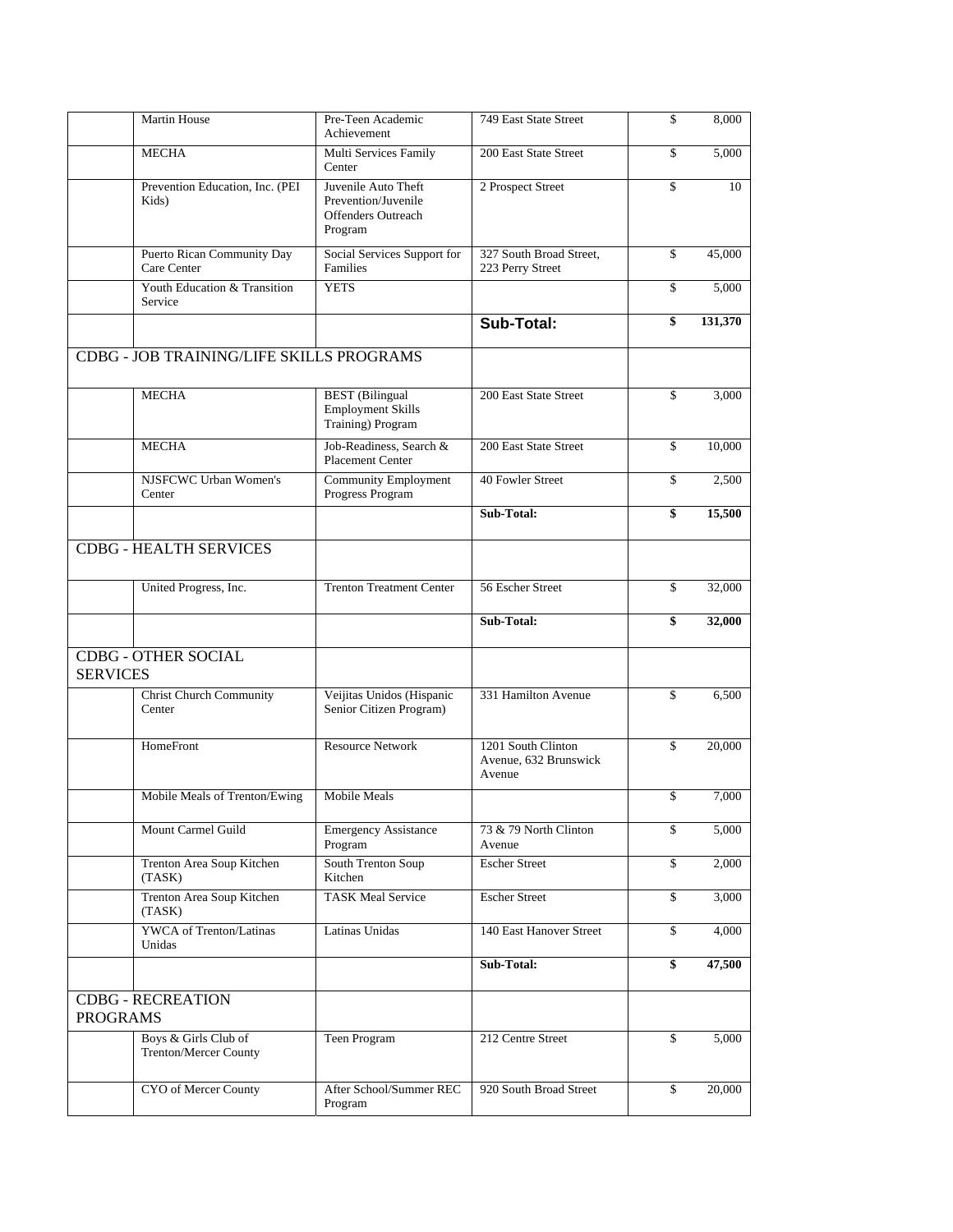| Family Guidance Center                              | Children's Day Treatment            | 1925 Pennington Avenue                                       | \$<br>6,800                        |
|-----------------------------------------------------|-------------------------------------|--------------------------------------------------------------|------------------------------------|
| HomeFront                                           | Summer Camp for<br>Homeless         | 1201 South Clinton<br>Avenue, 632 Brunswick<br>Avenue        | \$<br>7,000                        |
| Kidsbridge                                          | Kurators/violence<br>prevention     | 140 East Hanover Street,<br>4556 S. Broad Street, 2nd<br>Fl. | \$<br>4,000                        |
| Kidsbridge                                          | Summer Leadership Camp              | 140 East Hanover Street,<br>4556 S. Broad Street, 2nd<br>Fl. | \$<br>6,000                        |
| Kingsbury Corporation                               | Computer Learning Center            |                                                              | \$<br>2,500                        |
| NJ Tennis League                                    | Tennis League                       |                                                              | \$<br>4,300                        |
| Princeton Outreach Projects, Inc.<br>(POPI)         | Trenton After School Program (TASP) |                                                              | \$<br>5,000                        |
| <b>Trenton PAL</b>                                  | Social and Athletic                 | 401 Farragut Avenue                                          | \$<br>6,000                        |
| US Colored Troops, 6th<br>Regiment                  | Living History<br>Reenactment       | 685 Martin Luther King<br>Blvd                               | \$<br>2,000                        |
| <b>Vessels of Praise</b>                            | <b>Creative Arts Enrichment</b>     |                                                              | \$<br>6,100                        |
| Westminster Presbyterian<br>Church                  | Year round Get Set                  | 1140 Greenwood Avenue                                        | \$<br>9,000                        |
| <b>Women's Heart Foundation</b>                     | Teen Esteem Program                 |                                                              | \$<br>2,600                        |
| <b>YMCA</b> of Trenton                              | Camp META Summer                    | 431 Pennington Avenue                                        | \$<br>6,500                        |
| YMCA of Trenton                                     | <b>Community Swimming</b>           | 431 Pennington Avenue                                        | \$<br>4,800                        |
| YWCA of Trenton                                     | Youth Enrichment Program            | 140 East Hanover Street                                      | \$<br>5,000                        |
|                                                     |                                     | Sub-Total:                                                   | \$<br>102,600                      |
|                                                     |                                     | <b>Grand Total Public</b><br><b>Services</b>                 | \$<br>407,501                      |
|                                                     |                                     |                                                              |                                    |
|                                                     |                                     | <b>Public Services Cap</b><br>(15%)                          | \$<br>468,648                      |
| <b>CDBG - PUBLIC FACILITIES AND IMPROVEMENTS</b>    |                                     |                                                              |                                    |
| City of Trenton - Inspections                       | Demolition/Boarding and Clearance   |                                                              | \$<br>29,000                       |
| City of Trenton - Inspections                       | Sidewalk Program                    |                                                              | \$<br>11,000                       |
| City of Trenton - Planning                          | <b>ADA Renovations</b>              |                                                              | \$<br>10.000                       |
| City of Trenton - Planning                          | N'hood/Housing Infrastructure       |                                                              | \$<br>37,000                       |
| City of Trenton - Real Estate                       | <b>City-owned Emergency Repairs</b> |                                                              | \$                                 |
|                                                     |                                     | Sub-Total:                                                   | \$<br>110,000                      |
| CDBG - ADMINISTRATION (20% Cap)                     |                                     |                                                              |                                    |
| Multiple Depts/Divisions                            | <b>CDBG</b> Administration          |                                                              | \$                                 |
|                                                     |                                     |                                                              |                                    |
| <b>CDBG - HOMEOWNER REHAB</b><br>Housing Production | Homeowner Loans & Grants            |                                                              | \$<br>23,000<br>624,865<br>193,000 |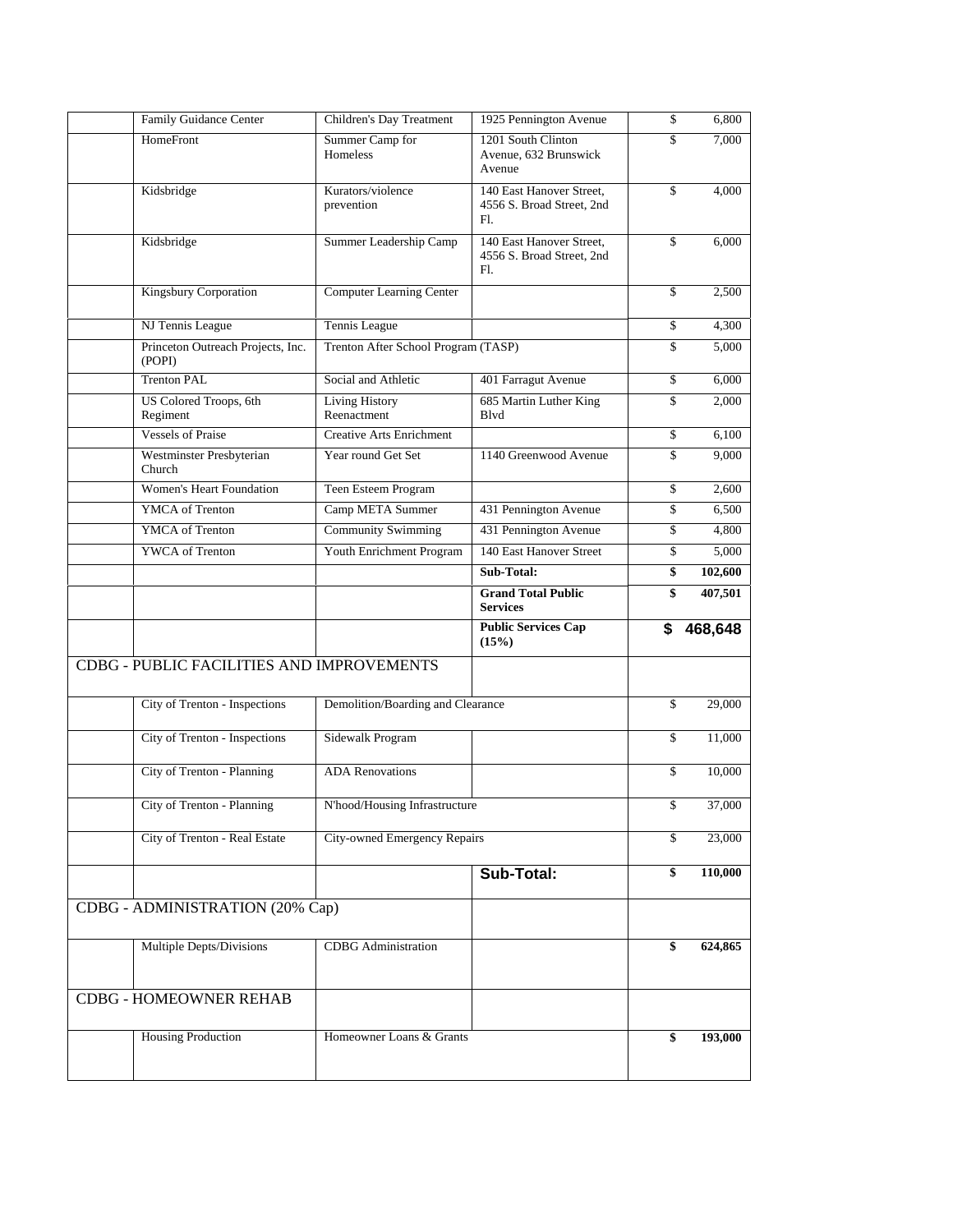| <b>CDBG - RELOCATION</b>                                      |                              |                         |                 |
|---------------------------------------------------------------|------------------------------|-------------------------|-----------------|
| <b>CRSS</b>                                                   | <b>Relocation Assistance</b> |                         | \$<br>20,000    |
| CDBG - SECTION 108 LOAN REPAYMENT                             |                              |                         |                 |
| Administration/Finance                                        | Section 108 Repayment        |                         | \$<br>314,420   |
| CDBG - HOUSING ACTIVITY DELIVERY COSTS                        |                              |                         | \$<br>1,454,537 |
|                                                               |                              | <b>CDBG Grand Total</b> | \$3,124,323     |
|                                                               |                              | <b>CDBG Entitlement</b> | \$3,124,323     |
|                                                               |                              |                         |                 |
| <b>PROPOSED USE OF HOME INVESTMENT PARTNERSHIP FUNDS</b>      |                              |                         |                 |
| For-Sale Housing Development                                  |                              |                         | \$<br>830,464   |
| <b>Rental Housing Development</b>                             |                              |                         |                 |
| Lead Abatement Program                                        |                              |                         |                 |
| HOME Administration (10% Cap)                                 |                              |                         | \$<br>92,273    |
|                                                               |                              | <b>HOME Grand Total</b> | \$<br>922,737   |
|                                                               |                              | <b>HOME Entitlement</b> | \$<br>922,737   |
|                                                               |                              |                         |                 |
| <b>PROPOSED USE OF ESG FUNDS</b>                              |                              |                         |                 |
| <b>Emergency Rental Security Deposits and Rental Payments</b> |                              |                         | \$<br>30,000    |
| <b>Operating Costs of Homeless Programs</b>                   |                              |                         | \$<br>103,976   |
|                                                               |                              | <b>ESG Grand Total</b>  | \$<br>133,976   |
|                                                               |                              | <b>ESG Entitlement</b>  | \$<br>133,976   |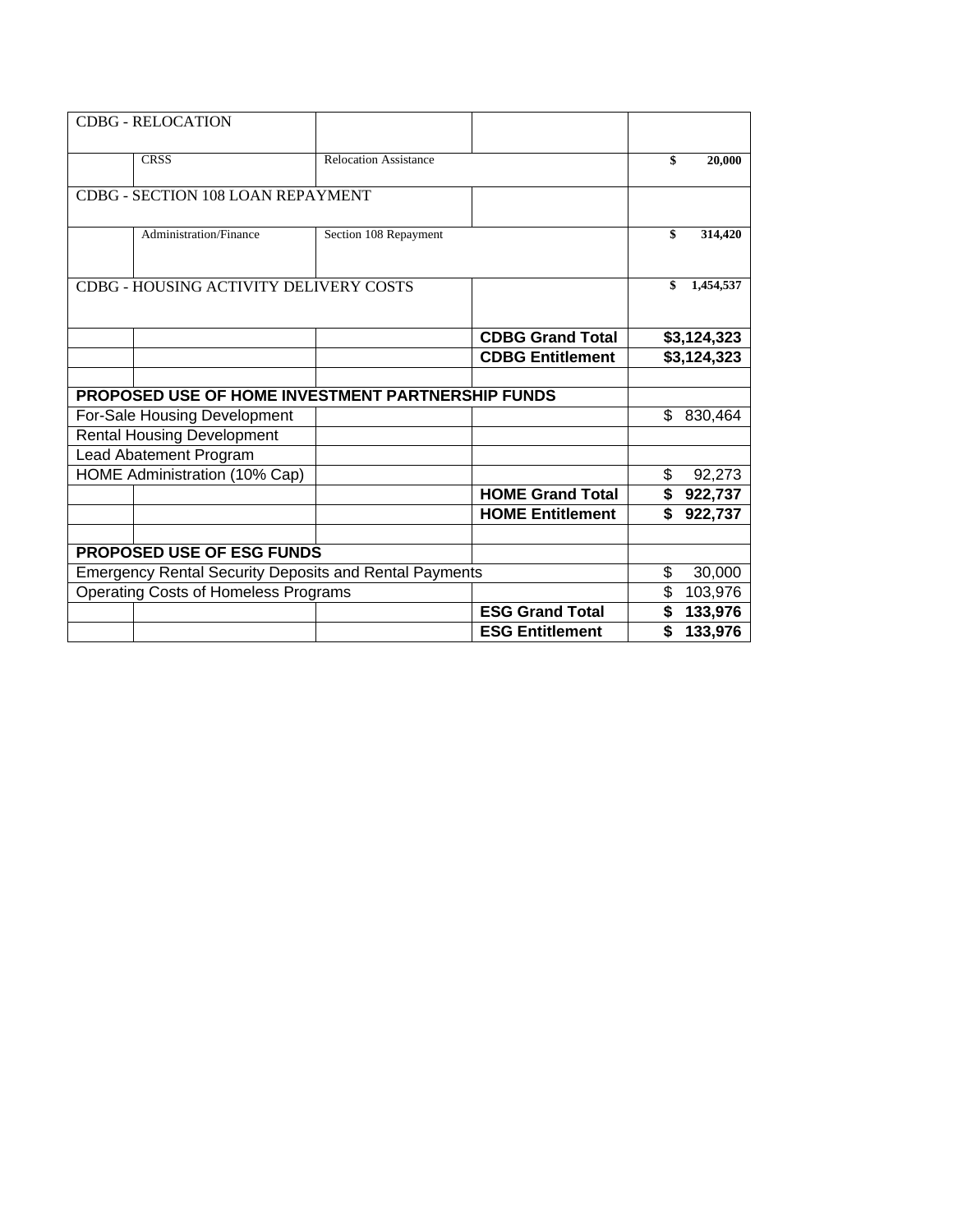### PUBLIC NOTICE

The City of Trenton will hold a public hearing on Wednesday, June 7 at 5 PM at City Hall, 319 East State Street, Trenton, NJ.

The purpose of the hearing is to receive public input on the City's 2006 One Year Action Plan. The Action Plan includes the proposed budget for the city's use of Community Development Block Grant (CDBG), HOME Investment Partnership, and Emergency Shelter Grant (ESG) funds.

According to the federal formula, the City will receive a CDBG allocation of \$3,124,323, a HOME allocation of \$922,737, and an ESG allocation of \$133,976 and for the 2006 Program Year.

> The 30-day public review period for the Action Plan ends June 8. The Action Plan is available for review at the offices of the Trenton Division of Planning, Trenton City Hall 319 E. State Street (3rd Floor) During regular business hours (8:30 AM – 4:30 PM)

> > Please call 989-3291 for additional information or assistance.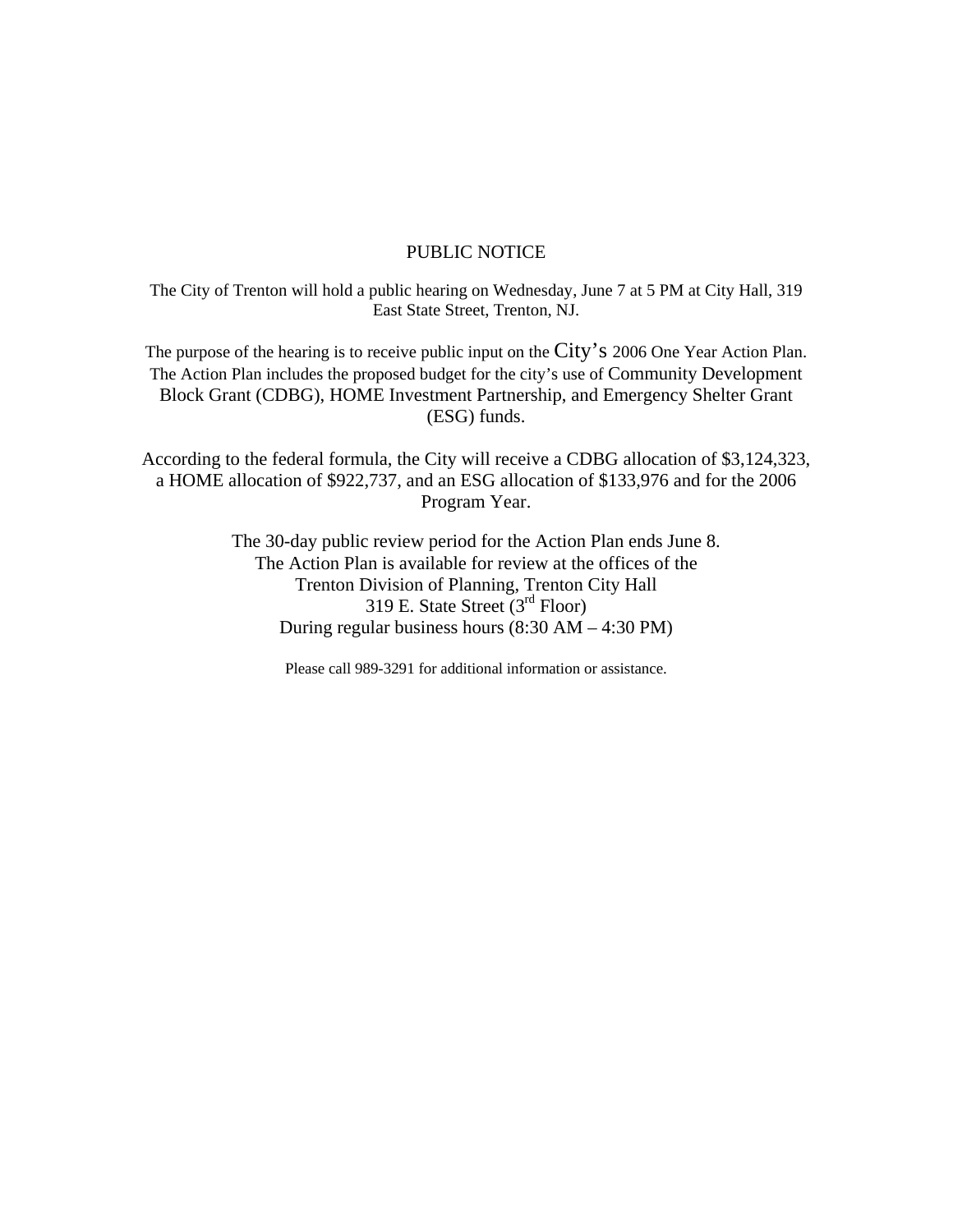|                                                           | 2006 ONE YEAR ACTION PLAN LISTING OF PROPOSED PROJECTS |                                                      |                                                                                                                                                                                                                                                                                                                                                  |               |        | Revised 8/2/2006 |            |                                 |
|-----------------------------------------------------------|--------------------------------------------------------|------------------------------------------------------|--------------------------------------------------------------------------------------------------------------------------------------------------------------------------------------------------------------------------------------------------------------------------------------------------------------------------------------------------|---------------|--------|------------------|------------|---------------------------------|
|                                                           |                                                        |                                                      |                                                                                                                                                                                                                                                                                                                                                  |               |        |                  |            |                                 |
| <b>PROPOSED USE OF CDBG FUNDS</b>                         |                                                        | Start and end dates for all projects: 6/1/06-5/31/06 |                                                                                                                                                                                                                                                                                                                                                  |               |        |                  |            |                                 |
|                                                           |                                                        |                                                      |                                                                                                                                                                                                                                                                                                                                                  |               |        |                  |            |                                 |
| Project 1: CDBG - DAY CARE                                |                                                        | [Public Services, Citation: 570.201(e)]              |                                                                                                                                                                                                                                                                                                                                                  |               |        |                  |            |                                 |
|                                                           |                                                        |                                                      | Objective: Provide a Suitable Living Environment by providing health, support and day care services to ensure that every                                                                                                                                                                                                                         |               |        |                  | <b>HUD</b> |                                 |
|                                                           |                                                        |                                                      | child in the community is equipped to master each developmental milestone, free from preventable diseases and disabilities                                                                                                                                                                                                                       |               |        |                  | Matrix     |                                 |
| $(SL-1)$ .                                                |                                                        |                                                      |                                                                                                                                                                                                                                                                                                                                                  |               |        |                  | Code       | Outcome                         |
| <b>Family Guidance Center</b>                             | Children's Day Treatment<br>Program                    | 1925 Pennington Avenue                               | The goal of this program is to provide structured<br>therapeutic, recreational, and life skills services to<br>children who have severe emotional and behavior<br>disorders.                                                                                                                                                                     | \$            | 8,900  | 85 people        | 05L        | Availability/A<br>ccess-ibility |
| <b>Mercer Street</b><br>Friends\North Clinton Day<br>Care | Friends West State St Early<br>Childhood Center        | 1201 West State Street                               | Goal of the program is to provide high-quality<br>childcare to families of children too young to<br>qualify for Abbott preschool free or at very low<br>cost. Program is committed to providing a safe<br>haven for children at risk of abuse and neglect<br>while preparing them for later school success<br>through early childhood education. | <sup>\$</sup> | 20,131 | $12$ people      | 05L        | Availability/A<br>ccess-ibility |
| MillHill Child & Family<br><b>Development Corporation</b> | Day Care                                               | 101-A Oakland Street                                 | Program is designed to drastically<br>reduce/eliminate child abuse and neglect<br>throughout the service year. Identify potential<br>abuse/neglect to the Division of<br>Youth and Family Services. Provides parents with<br>positive education around<br>positive discipline techniques with infants and<br>young children.                     | <sup>\$</sup> | 49,500 | 75 people        | 05L        | Availability/A<br>ccess-ibility |
|                                                           |                                                        | Sub-Total:                                           |                                                                                                                                                                                                                                                                                                                                                  | \$            | 78,531 | $172$ people     |            |                                 |
|                                                           |                                                        |                                                      |                                                                                                                                                                                                                                                                                                                                                  |               |        |                  |            |                                 |
|                                                           | Project 2: CDBG - FAMILY/CHILD INTERVENTION            |                                                      | [Public Services, Citation: 570.201(e)]                                                                                                                                                                                                                                                                                                          |               |        |                  |            |                                 |
|                                                           |                                                        |                                                      | Objective: Provide a Suitable Living Environment by enhancing the capacity of various human service agencies to meet the                                                                                                                                                                                                                         |               |        |                  |            |                                 |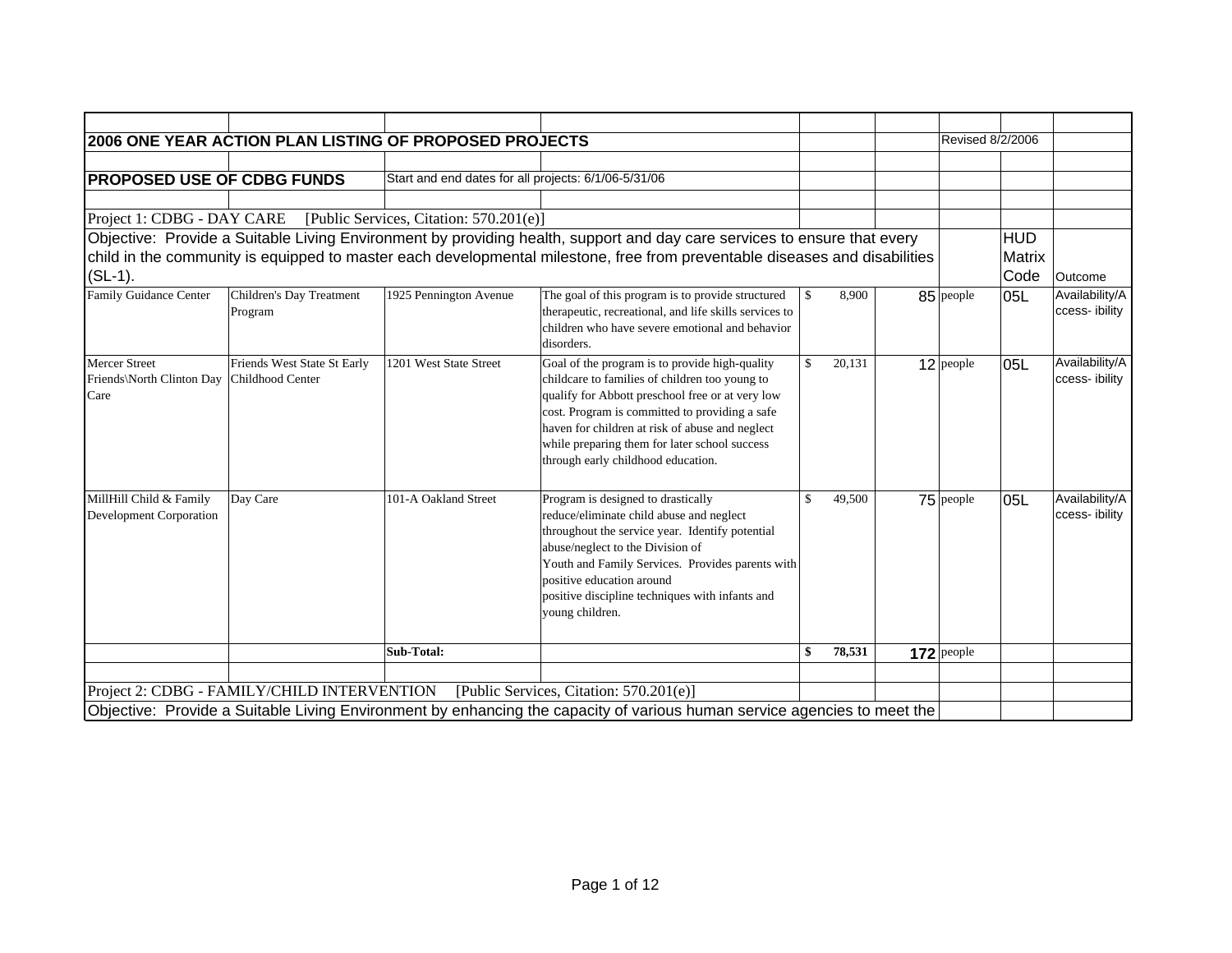| Carver Youth & Family<br>Center                                             | Remedial Education Program 40 Fowler Street           |                                     | A remedial tutoring program that offers individual \\$<br>instruction, group<br>violence prevention and community health<br>education for students, parents<br>and the community. It serves at risk children<br>residing within the City of Trenton area.                                                                                                                    |              | 2,000  | $15$ people  | 05  | Availability/A<br>ccess-ibility |
|-----------------------------------------------------------------------------|-------------------------------------------------------|-------------------------------------|------------------------------------------------------------------------------------------------------------------------------------------------------------------------------------------------------------------------------------------------------------------------------------------------------------------------------------------------------------------------------|--------------|--------|--------------|-----|---------------------------------|
| CASA of Mercer County                                                       | <b>Court Appointed Special</b><br>Advocates           | various sites                       | This program recruits and screens community<br>members to<br>identify 30-40 volunteers for training. The<br>majority of the clients are African American. One<br>of goals is to implement recruitment and screening<br>strategies to identify African American male and<br>female advocates.                                                                                 | $\mathbb{S}$ | 8,000  | $10$ people  | 05N | Availability/A<br>ccess-ibility |
| Catholic Charities - El<br>Centro                                           | El Centro de Recursos para<br>Familias                | <b>Centre Street</b>                | Program is a multi-service family center in South<br>Trenton area w/focus on<br>Latino families and youth, treating & preventing<br>abuse; decreasing violence<br>and family break-ups; and building community;<br>helping youth stay in school<br>and out of gangs. In order to meet all these goals<br>this program will provide a<br>screening, assessment, and referral. | \$           | 8,000  | $100$ people | 05  | Availability/A<br>ccess-ibility |
| & Child Protective Services Services                                        | Catholic Charities - Family Family & Child Protective | 39 North Clinton Avenue             | Program targets children/adolescent victims to<br>prevent abusive patterns in<br>families. Individual play therapy group will be<br>determined at time of intake<br>(anger program) and located in clientele file.                                                                                                                                                           | \$           | 10,000 | $150$ people | 05N | Availability/A<br>ccess-ibility |
| Catholic Charities -<br>Milepost (fomerly Juvenile<br>Intervention Program) | Milepost (formerly Juvenile<br>Intervention Program)  | 2100 East State Street<br>Extension | Program provides treatment and prevention of<br>documented sexually abusive behavior; by<br>juveniles and adolescents between the ages of 5-18<br>to diminish the threat of violence in the<br>community. Meets weekly at minimum. 12-18<br>months (individual counseling, group counseling).                                                                                | \$           | 10,000 | 20 people    | 050 | Availability/A<br>ccess-ibility |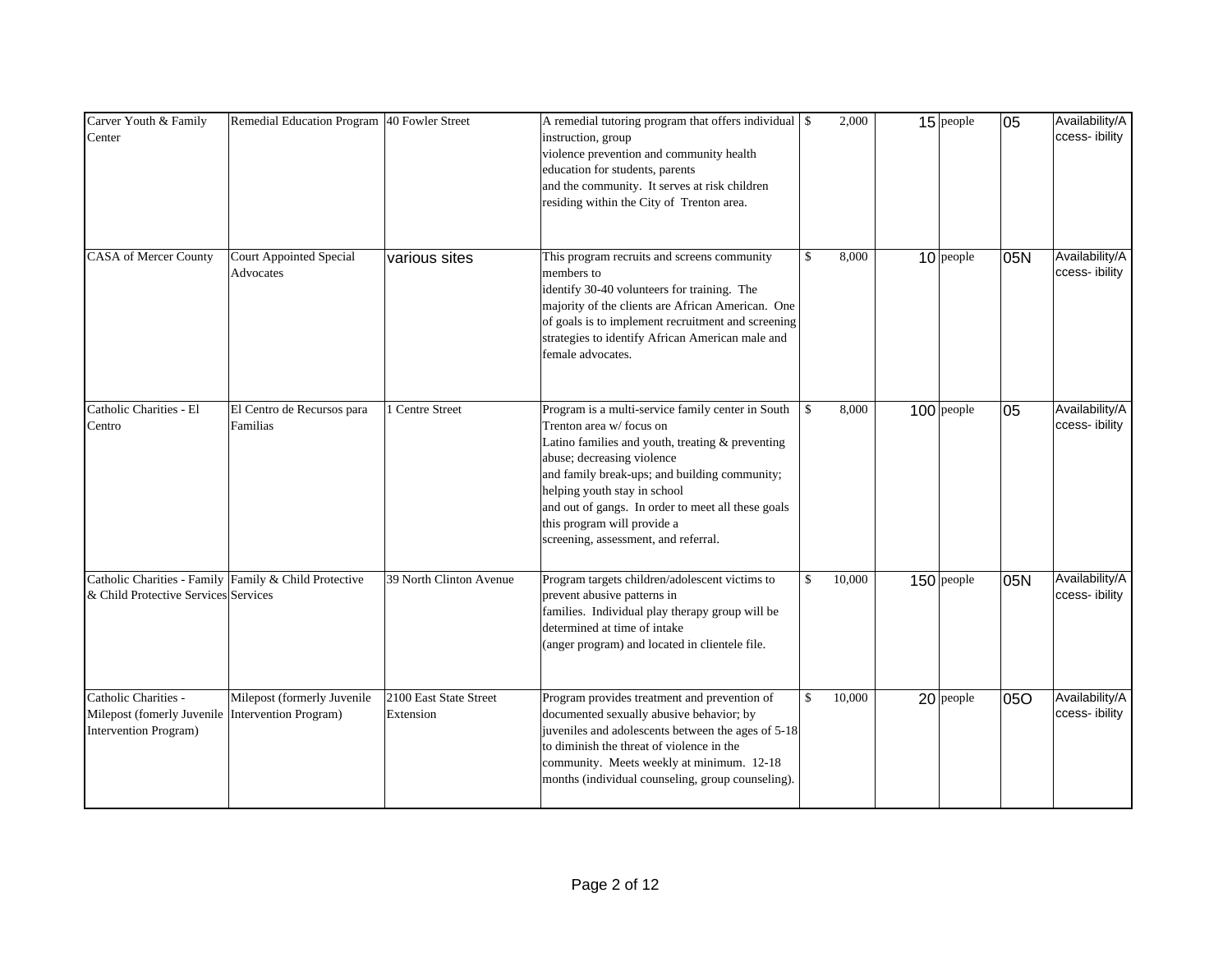| <b>Child Care Connection</b> | Children Under Protective<br>Services Child Care Network | 1001 Spruce Street                                 | Provides high-risk infants and toddlers with access \$<br>to quality early<br>learning experiences by providing training,<br>monitoring, support, and<br>resources to the providers who care for them.                                                                                                                              |                        | 5,000  | $50$ people  | 05N | Availability/A<br>ccess-ibility  |
|------------------------------|----------------------------------------------------------|----------------------------------------------------|-------------------------------------------------------------------------------------------------------------------------------------------------------------------------------------------------------------------------------------------------------------------------------------------------------------------------------------|------------------------|--------|--------------|-----|----------------------------------|
| CYO of Mercer County         | After School/Summer REC<br>Program                       | 920 South Broad Street                             | Goals of both programs are to provide affordable,<br>accessible, and high-quality non-school hours<br>child care services and enrichment programs for<br>Trenton families.                                                                                                                                                          | $\mathbf{\mathcal{S}}$ | 20,000 | 350 people   | 05  | Availability/A<br>ccess-ibility  |
| HomeFront                    | <b>Resource Network</b>                                  | 1201 South Clinton Avenue.<br>632 Brunswick Avenue | Program includes three basic components,<br>(Furnish the Future, The FreeStore, & Drive to<br>Independence) that give families a stable home<br>base from which to grow into independent,<br>contributing members of the community, and a<br>home which is nicely furnished to give the family<br>a sense of worth and self esteem. | $\mathbb{S}$           | 20,000 | 600 people   | 05  | Availability/A<br>ccess-ibility  |
| Isles, Inc.                  | <b>Parents Empowering Parents</b><br>Program             | scattered sites, Perry Street                      | A skill-building program that centers on<br>developing healthy parent-child interactions, and<br>preparing parents to be active participants in their<br>children's daily lives.                                                                                                                                                    | \$                     | 5,000  | $25$ people  | 05  | Availability/A<br>ccess- ibility |
| <b>Martin House</b>          | Pre-Teen Academic<br>Achievement                         | 749 East State Street                              | To provide a safe, caring and encouraging<br>environment to nurture and develop the basic<br>fundamental academic potential of the minority<br>youth, teens, and adult from this poor inner-city<br>Trenton which will enable them to graduate from<br>high school.                                                                 | $\mathbb{S}$           | 8,000  | $150$ people | 05  | Availability/A<br>ccess-ibility  |
| <b>MECHA</b>                 | Multi Services Family Center 200 East State Street       |                                                    | Program provides Bilingual social & support<br>services to low-moderate income<br>Latinos and people from diverse backgrounds<br>residing in the City Of Trenton so they<br>may access the necessary resources to achieve self-<br>sufficiency.                                                                                     | \$                     | 5,000  | $100$ people | 05  | Availability/A<br>ccess-ibility  |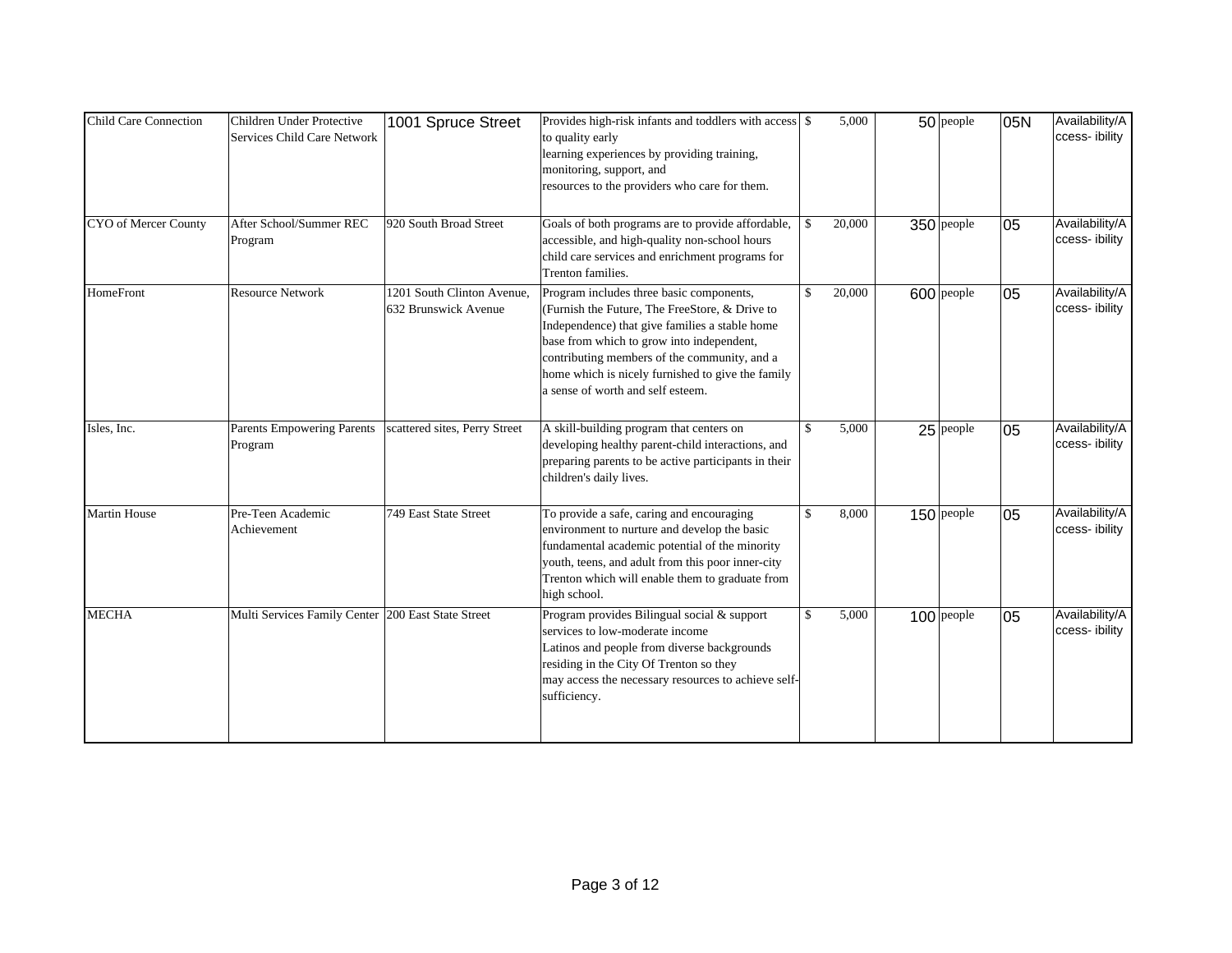| Mount Carmel Guild                                    | <b>Emergency Assistance</b><br>Program                                   | 73 & 79 North Clinton<br>Avenue             | An anti-poverty program designed to assist City of \$<br>Trenton<br>and Mercer County individuals and families who<br>present<br>an emergency or crisis situation.                                                                                                                                                                  |              | 5,000  |              | $50$ people  | 05  | Availability/A<br>ccess-ibility |
|-------------------------------------------------------|--------------------------------------------------------------------------|---------------------------------------------|-------------------------------------------------------------------------------------------------------------------------------------------------------------------------------------------------------------------------------------------------------------------------------------------------------------------------------------|--------------|--------|--------------|--------------|-----|---------------------------------|
| Prevention Education, Inc.<br>(PEI Kids)              | Juvenile Auto Theft<br>Prevention/Juvenile Offenders<br>Outreach Program | 2 Prospect Street                           | An anti-poverty program designed to assist City of \$<br>Trenton and<br>Mercer County individuals and families who<br>present an emergency<br>or crisis situation.                                                                                                                                                                  |              | 10,000 |              | 80 people    | 051 | Availability/A<br>ccess-ibility |
| <b>Puerto Rican Community</b><br>Day Care Center      | Social Services Support for<br>Families                                  | 327 South Broad Street, 223<br>Perry Street | Program offers information, orientation, support,<br>advocacy,<br>and referral services to families. A family<br>assessment and<br>evaluation will be completed for each family<br>enrolled at Puerto Rican Community Day Care<br>Center, Inc.                                                                                      | $\mathbf{s}$ | 45,000 |              | 120 people   | 05  | Availability/A<br>ccess-ibility |
| (TASK)                                                | Trenton Area Soup Kitchen South Trenton Soup Kitchen                     | <b>Escher Street</b>                        | Program helps alleviate hunger among the<br>population of<br>Trenton's South Ward. This population includes<br>many new immigrants from Guatemala,<br>Nicaragua, and El Salvador and is predominantly<br>made up of low income individuals and families.<br>There are also many illegal aliens.                                     | \$           | 2,000  |              | $500$ people | 05  | Availability/A<br>ccess-ibility |
| Trenton Area Soup Kitchen TASK Meal Service<br>(TASK) |                                                                          | <b>Escher Street</b>                        | Program responds to the needs of people in the<br>Trenton area by: 1) providing meals to all those<br>who are hungry; 2) providing services to<br>encourage self-sufficiency and improve quality of<br>life; 3) informing the wider community of the<br>needs of the hungry; and 4) advocating for<br>resources to meet those needs | \$           | 3,000  | 1,000 people |              | 05  | Availability/A<br>ccess-ibility |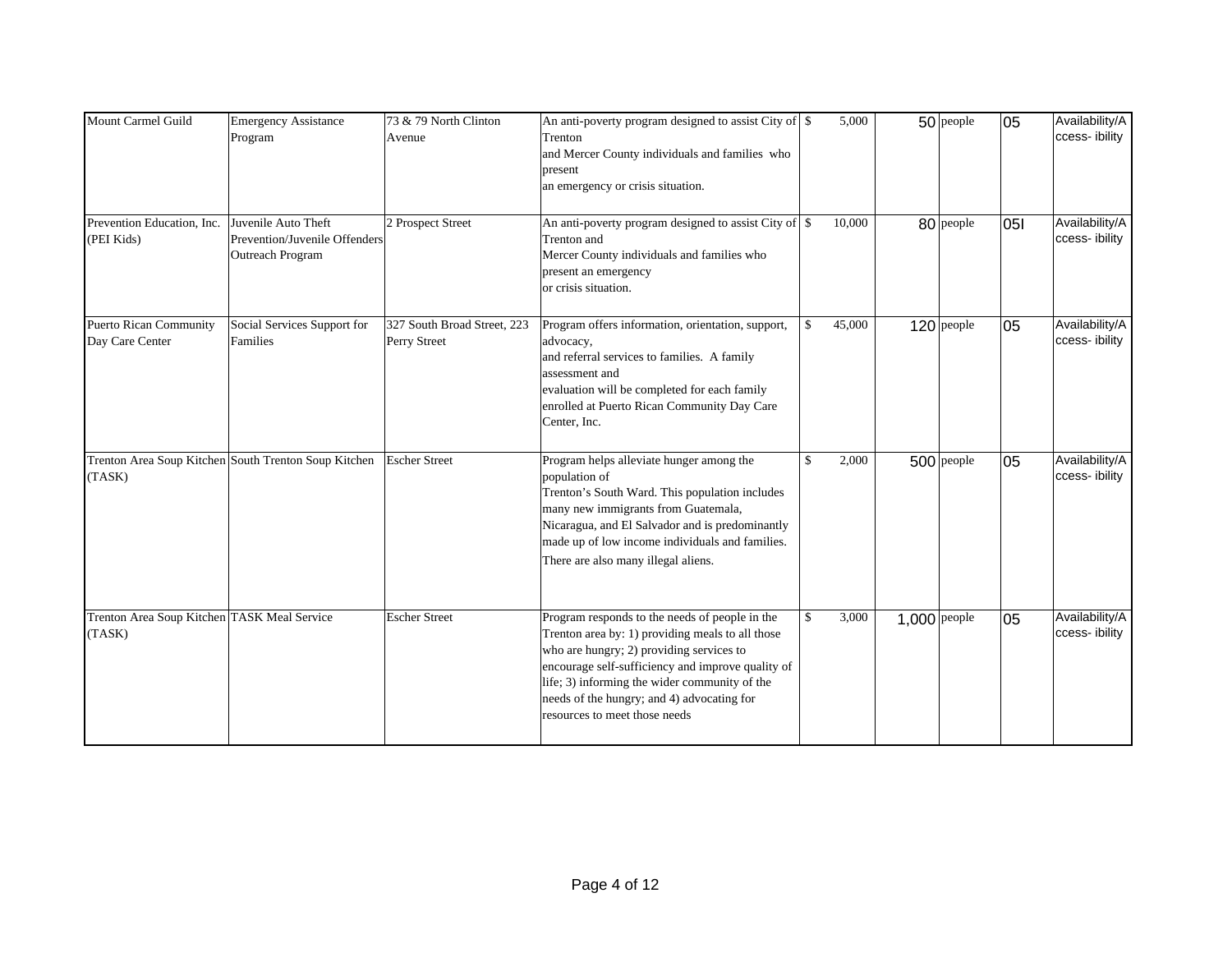| YWCA of Trenton/Latinas Latinas Unidas<br>Unidas            |                                                   | 140 East Hanover Street                 | Program has a thirteen year history providing<br>empowerment services to help immigrant Latina<br>women and their families develop skills that will<br>allow them to lead healthy and successful lives in<br>their new Trenton community.                                                                                                       | $\mathcal{S}$ | 4,000   | $250$ people  | 05  | Availability/A<br>ccess-ibility |
|-------------------------------------------------------------|---------------------------------------------------|-----------------------------------------|-------------------------------------------------------------------------------------------------------------------------------------------------------------------------------------------------------------------------------------------------------------------------------------------------------------------------------------------------|---------------|---------|---------------|-----|---------------------------------|
| Youth Education &<br><b>Transition Service</b>              | <b>YETS</b>                                       | 702 Brunswick Avenue                    | Life skills program that offers an array of social<br>services including gang intervention prevention,<br>behavior assistance, HIV education, assessment<br>self esteem groups. Serves males on M/W/F and<br>females on T $&$ TH from 9:45a.m. $-3:30p.m.$                                                                                      | $\mathbb{S}$  | 5,000   | 5 people      | 05  | Availability/A<br>ccess-ibility |
|                                                             |                                                   | Sub-Total:                              |                                                                                                                                                                                                                                                                                                                                                 | \$            | 175,000 | 3,575 people  |     |                                 |
|                                                             |                                                   |                                         |                                                                                                                                                                                                                                                                                                                                                 |               |         |               |     |                                 |
| Project 3: CDBG - SENIOR SERVICES                           |                                                   | [Public Services, Citation: 570.201(e)] |                                                                                                                                                                                                                                                                                                                                                 |               |         |               |     |                                 |
|                                                             |                                                   |                                         | Objective: Provide a Suitable Living Environment by providing supportive services to low-income senior citizens (SL-3)                                                                                                                                                                                                                          |               |         |               |     |                                 |
| Christ Church Community Veijitas Unidos (Hispanic<br>Center | Senior Citizen Program)                           | 331 Hamilton Avenue                     | Program provides breakfast and lunch twice a<br>week, transportation to<br>hospital, Social Security Offices, stores, and<br>Doctor's office visits<br>beginning immediately.                                                                                                                                                                   | \$            | 6,500   | 80 people     | 05A | Availability/A<br>ccess-ibility |
| <b>Interfaith Caregivers</b>                                | Volunteer services to seniors<br>and the disabled | 207 Hillcrest Avenue                    | The goal of this program is to strengthen and<br>expand the corps of trained volunteer caregivers<br>serving the target populations. It also aims to help<br>an increasing number of low-income frail and<br>disabled Trenton residents remain in the homes<br>and stay connected to their community through<br>volunteer support services.     | $\mathbb{S}$  | 5,000   | 30 people     | 05A | Availability/A<br>ccess-ibility |
| Mobile Meals of<br>Trenton/Ewing                            | <b>Mobile Meals</b>                               | various sites                           | Program is committed to provide more assistance<br>in accessing community services, reduce<br>depression associated with illnesses and isolation<br>and provide adequate nutrition and information on<br>the importance of good eating habits in<br>maintaining health, thereby preventing premature<br>placement in a long term care facility. | $\mathcal{S}$ | 7,000   | 50 people     | 05A | Availability/A<br>ccess-ibility |
| City of Trenton - Office on Office on Aging<br>Aging        |                                                   |                                         |                                                                                                                                                                                                                                                                                                                                                 | \$            | 46,900  | 100<br>people | 05A |                                 |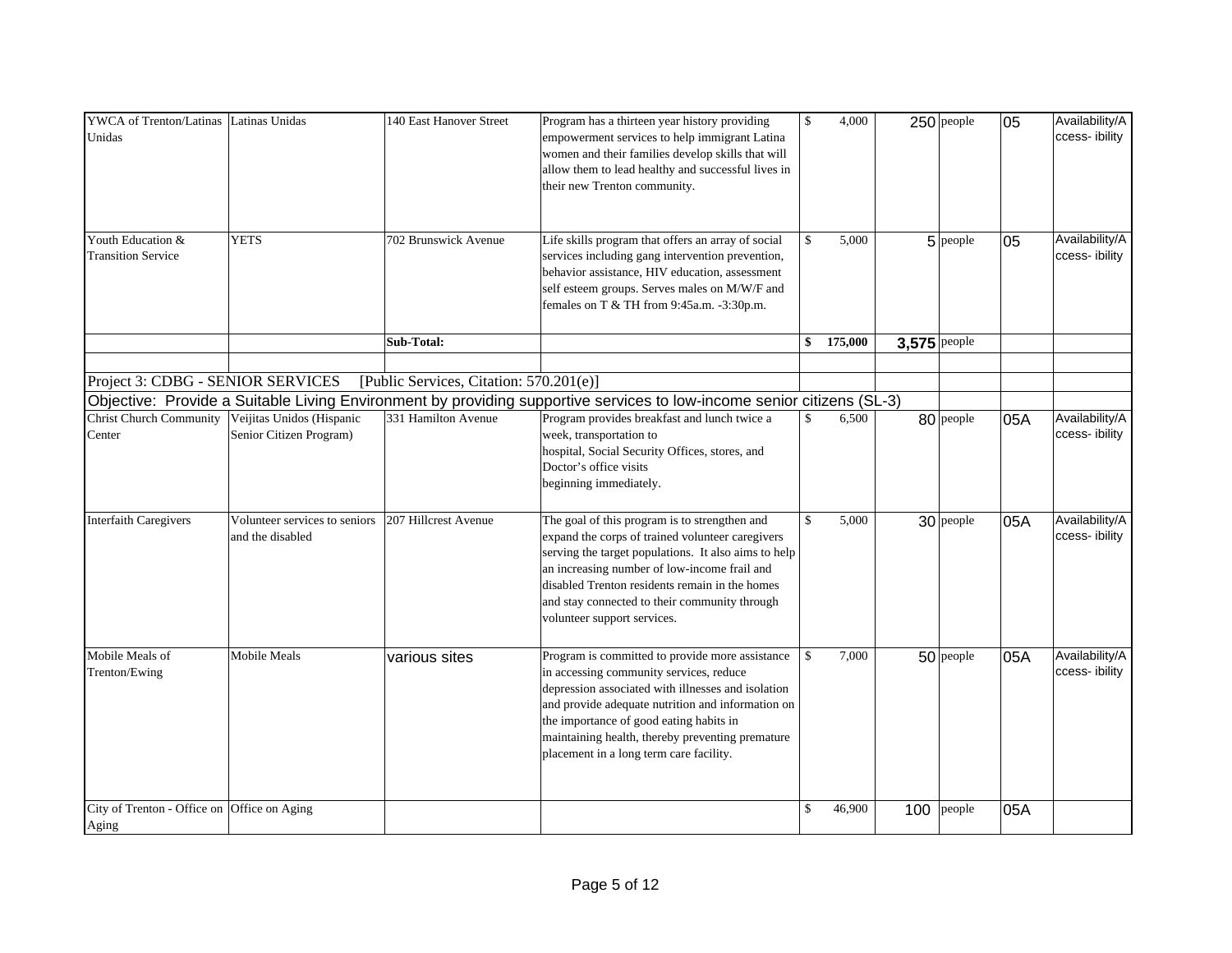|                                                      |                                                                                     | Sub-Total:                              | \$                                                                                                                                                                                                                                                                                                                                                                                    | 65,400 | $260$ people |     |                                 |
|------------------------------------------------------|-------------------------------------------------------------------------------------|-----------------------------------------|---------------------------------------------------------------------------------------------------------------------------------------------------------------------------------------------------------------------------------------------------------------------------------------------------------------------------------------------------------------------------------------|--------|--------------|-----|---------------------------------|
|                                                      |                                                                                     |                                         |                                                                                                                                                                                                                                                                                                                                                                                       |        |              |     |                                 |
|                                                      | Project 4: CDBG - JOB TRAINING/LIFE SKILLS PROGRAMS                                 |                                         | [Public Services, Citation: 570.201(e)]                                                                                                                                                                                                                                                                                                                                               |        |              |     |                                 |
|                                                      |                                                                                     |                                         | Objective: Provide a Suitable Living Environment by providing public services related to job training (SL-4)                                                                                                                                                                                                                                                                          |        |              |     |                                 |
| <b>MECHA</b>                                         | BEST (Bilingual Employment 200 East State Street<br><b>Skills Training) Program</b> |                                         | Program consists of a 10-14 week job training $\&$<br>$\mathcal{S}$<br>employment readiness program for low-moderate<br>income Latino High School aged students (ages 14-<br>18) residing in the City of Trenton. Program<br>meets twice weekly at One Stop Career Center and<br>then placed in a paid internship of 6-8 weeks.                                                       | 3,000  | $10$ people  | 05H | Availability/A<br>ccess-ibility |
| <b>MECHA</b>                                         | Job-Readiness, Search &<br>Placement Center                                         | 200 East State Street                   | Program consists of a community resource that<br>$\mathbb{S}$<br>assists Latino clients with limited<br>English proficiency & basic skills to obtain &<br>access better employment opportunities. Provides<br>support services such as case management, resume<br>writing, assistance obtaining appropriate clothing<br>for job interviews, computer assistance and job<br>referrals. | 10,000 | $100$ people | 05H | Availability/A<br>ccess-ibility |
| NJSFCWC Urban Women's Community Employment<br>Center | Progress Program                                                                    | 40 Fowler Street                        | \$                                                                                                                                                                                                                                                                                                                                                                                    | 2,500  | $10$ people  | 05H | Availability/A<br>ccess-ibility |
|                                                      |                                                                                     | Sub-Total:                              | \$                                                                                                                                                                                                                                                                                                                                                                                    | 15,500 | $120$ people |     |                                 |
|                                                      |                                                                                     |                                         |                                                                                                                                                                                                                                                                                                                                                                                       |        |              |     |                                 |
| Project 5: CDBG - HEALTH SERVICES                    |                                                                                     | [Public Services, Citation: 570.201(e)] |                                                                                                                                                                                                                                                                                                                                                                                       |        |              |     |                                 |
| $(SL-1)$                                             |                                                                                     |                                         | Objective: Provide a Suitable Living Environment by providing health, support and day care services to ensure that every<br>child in the community is equipped to master each developmental milestone, free from preventable diseases and disabilities                                                                                                                                |        |              |     |                                 |
| City of Trenton - Lead<br>Screening                  | Lead Screening                                                                      | 16 E. Hanover St                        | Program monitors and tracks active lead cases in<br>$\mathcal{S}$<br>Trenton. Children w/elevated lead levels are seen<br>by the public health nurse at home. The nurses<br>work closely with doctors and HMOs to find and<br>treat all lead poisoned children in Trenton                                                                                                             | 51,583 | $100$ people | 05M | Availability/A<br>ccess-ibility |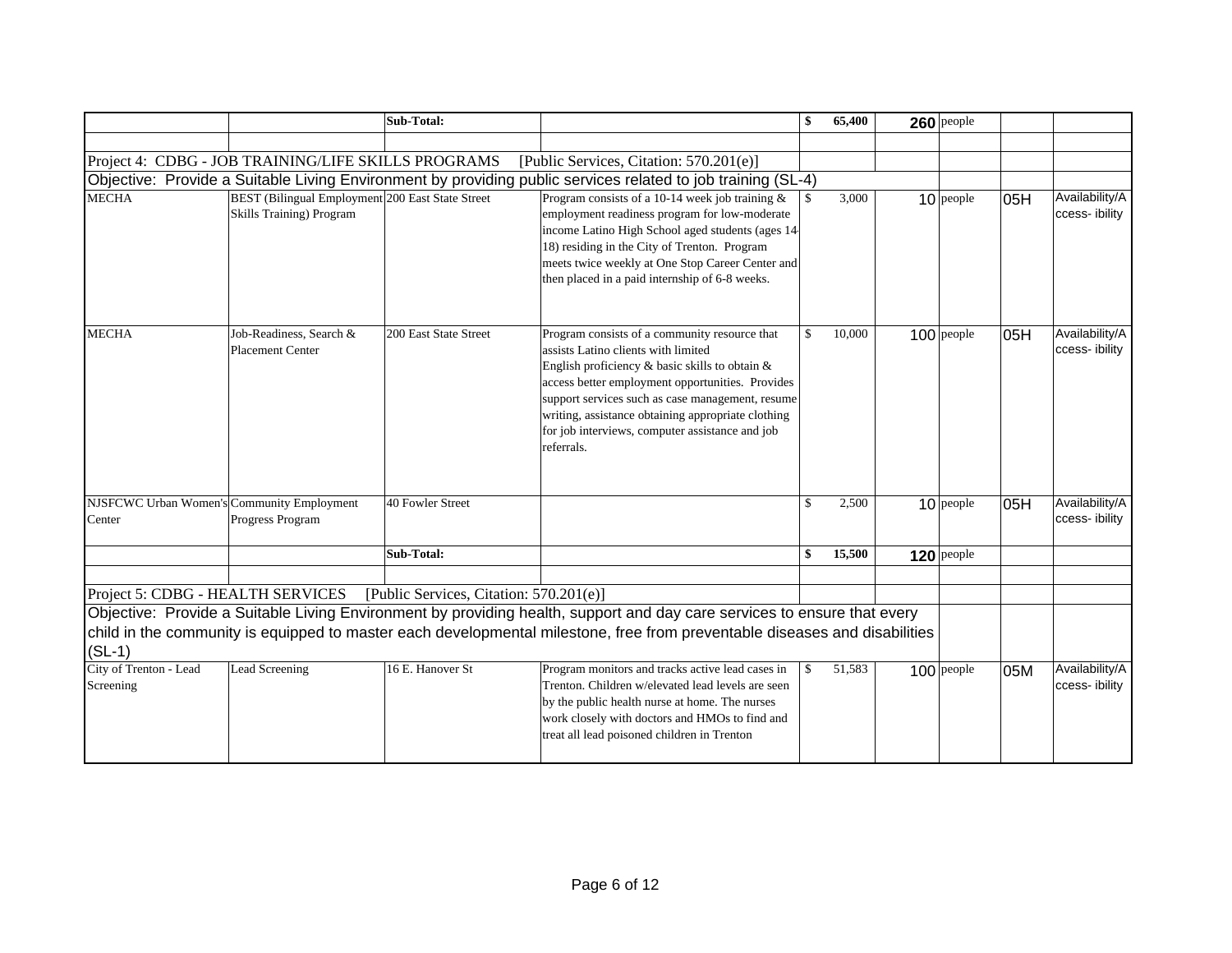| City of Trenton - Clinical<br>Services               | <b>Clinical Services</b>                                                                                         | 218 N. Broad St        | Provides primary health care free of charge for<br>uninsured and underinsured families residing in<br>the City of Trenton. Services include health<br>screenings and counseling, physical examinations,<br>immunizations, STD screening, testing and<br>treatment. | $\mathbb{S}$  | 40,197 | 300 people   | 05M | Availability/A<br>ccess-ibility  |
|------------------------------------------------------|------------------------------------------------------------------------------------------------------------------|------------------------|--------------------------------------------------------------------------------------------------------------------------------------------------------------------------------------------------------------------------------------------------------------------|---------------|--------|--------------|-----|----------------------------------|
|                                                      |                                                                                                                  | Sub-Total:             |                                                                                                                                                                                                                                                                    | \$            | 91,780 | 400 people   |     |                                  |
|                                                      |                                                                                                                  |                        |                                                                                                                                                                                                                                                                    |               |        |              |     |                                  |
| the community (SL-5)                                 | Project 6: CDBG - SUBSTANCE ABUSE SERVICES                                                                       |                        | [Public Services, Citation: 570.201(e)]<br>Objective: Provide a Suitable Living Environment by addressing problems of alcohol, tobacco, drug abuse and violence in                                                                                                 |               |        |              |     |                                  |
| United Progress, Inc.                                | <b>Trenton Treatment Center</b>                                                                                  | 56 Escher Street       | This program provides a safe, supervised, stable<br>environment where people suffering from<br>addiction can receive substance abuse counseling<br>& education to aide them in their recovery from<br>the affects of use and abuse of drugs and alcohol.           | $\mathbf{s}$  | 32,000 | 360 people   | 05F | Availability/A<br>ccess-ibility  |
|                                                      | Project 7: CDBG - RECREATION PROGRAMS<br>for Trenton residents, with particular emphasis on youth programs(SL-6) |                        | [Public Services, Citation: 570.201(e)]<br>Objective: Provide a Suitable Living Environment by providing fun, safe, educational and healthy recreational opportunities                                                                                             |               |        |              |     |                                  |
| Boys & Girls Club of<br><b>Trenton/Mercer County</b> | Teen Program                                                                                                     | 212 Centre Street      | To provide free recreational, social, and<br>enrichment activities for 180 SCOOP participants<br>weekdays after-school from 3p.m. to 9p.m. and<br>Saturdays from 9a.m. to 3p.m.                                                                                    | $\mathcal{S}$ | 5,000  | 180 people   | 05D | Availability/A<br>ccess- ibility |
| CYO of Mercer County                                 | CYO Evening Teen Program                                                                                         | 920 South Broad Street | Free informal, supervised, recreational/educational \$<br>programs for Trenton teens (ages $13 - 17$ ).:<br>September 2006 through May 2007 - two (2)<br>nights per week, three (3) hours per night<br>(Tuesday and Wednesday)<br>100 youth ages 13-17             |               | 15,360 | $100$ people | 05D | Availability/A<br>ccess-ibility  |
| Family Guidance Center                               | Children's Day Treatment                                                                                         | 1925 Pennington Avenue | Day Treatment Program - an afterschool and<br>summer camp for emotionally disturbed children,<br>combining mental health intervention with<br>recreational and socialization activities.                                                                           | \$            | 6,800  | $110$ people | 05D | Availability/A<br>ccess-ibility  |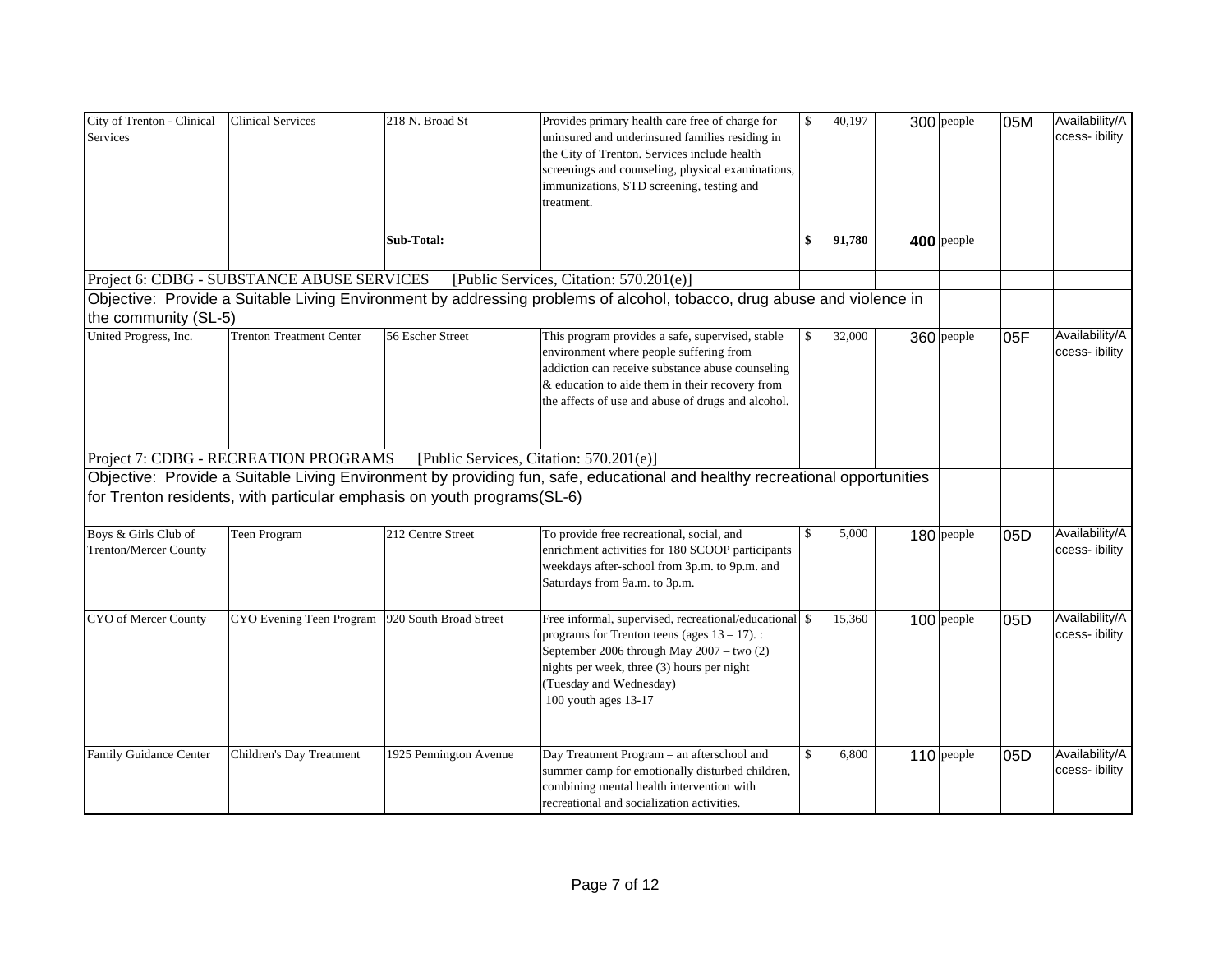| HomeFront                                          | <b>Summer Camp for Homeless</b>                              | 1201 South Clinton Avenue,                                | Summer Camp for Homeless Children 9-week                                                                                                                                                                                                                                | $\mathbf{s}$  | 7,000 | 60 people    |     | Availability/A                  |
|----------------------------------------------------|--------------------------------------------------------------|-----------------------------------------------------------|-------------------------------------------------------------------------------------------------------------------------------------------------------------------------------------------------------------------------------------------------------------------------|---------------|-------|--------------|-----|---------------------------------|
|                                                    |                                                              | 632 Brunswick Avenue                                      | summer program, beginning in July and ending<br>the last week in August, From 10:00 a.m. to 3:00                                                                                                                                                                        |               |       |              | 05D | ccess- ibility                  |
| Kidsbridge                                         | Kurators/violence prevention                                 | 140 East Hanover Street,<br>4556 S. Broad Street, 2nd Fl. | Violence Prevention/ Character Education<br>(previously "Kurators") Program began in January<br>2006 and concludes December 2006 at Hedgepeth-                                                                                                                          | $\mathbf S$   | 4,000 | 45 people    | 05D | Availability/A<br>ccess-ibility |
| Kidsbridge                                         | Summer Leadership Camp                                       | 140 East Hanover Street,<br>4556 S. Broad Street, 2nd Fl. | Summer Leadership Camp at the Trenton YWCA<br>6- week leadership character education program/                                                                                                                                                                           | \$            | 4,500 | 80 people    | 05D | Availability/A<br>ccess-ibility |
| <b>Kingsbury Corporation</b>                       | <b>Computer Learning Center</b>                              | 1 Kingsbury Square                                        | Kenyon Hodges Computer Learning Center<br>Summer Program Summer Program (July 3<br>through September 1, 2006) Monday through<br>Friday- 35 youth ages 6-12 years old.                                                                                                   | $\mathsf{\$}$ | 2,500 | $35$ people  | 05D | Availability/A<br>ccess-ibility |
| NJ Tennis League                                   | Tennis League                                                | P.O. Box 951 Pennington, NJ                               | Creating opportunities through education,<br>nutrition and tennis. During the summer months<br>(July 5 and August 18, 2006) provide instructional<br>tennis between the hours of 8:00 a.m. and 12 noon<br>for 100 youth.                                                | \$            | 4,300 | $100$ people | 05D | Availability/A<br>ccess-ibility |
| <b>Princeton Outreach</b><br>Projects, Inc. (POPI) | Trenton After School Program 801 West State Street<br>(TASP) |                                                           | Trenton After School Program - 6th Grade Bridge \$<br>Program 2006-2007 school year - provide life<br>skills and leadership training for sixth graders at<br>Cadwalader School in addition to program site at<br>Trinity Episcopal School. Target number 50-75<br>youth |               | 5,000 | $75$ people  | 05D | Availability/A<br>ccess-ibility |
| <b>Trenton PAL</b>                                 | Social and Athletic                                          | 401 Farragut Avenue                                       | Trenton PAL recreational programs Year-round<br>programs including citywide Girls' Softball<br>league, Baseball and Karate serving 250 youth-<br>ages 7 to 18 years old                                                                                                 | $\mathbb{S}$  | 6,000 | $250$ people | 05D | Availability/A<br>ccess-ibility |
| US Colored Troops, 6th<br>Regiment                 | Living History Reenactment                                   | 685 Martin Luther King Blvd                               | (Year-round) Living History presentations – Civil $\frac{1}{s}$<br>and revolutionary War re-enactments. 15-20<br>youth, ages 11 and older.(Presentations to schools<br>and public performances will reach more than 100<br>youth.)                                      |               | 2,000 | 20 people    | 05D | Availability/A<br>ccess-ibility |
| <b>Vessels of Praise</b>                           | <b>Creative Arts Enrichment</b>                              | 700 West State Street                                     | Vessels Inc. creative arts (dance) and character<br>development. To provide creative arts and<br>character development (two hours each activity/<br>total of four hours per week ) to (25) SCOOP<br>participants.                                                       | \$            | 6,100 | 25 people    | 05D | Availability/A<br>ccess-ibility |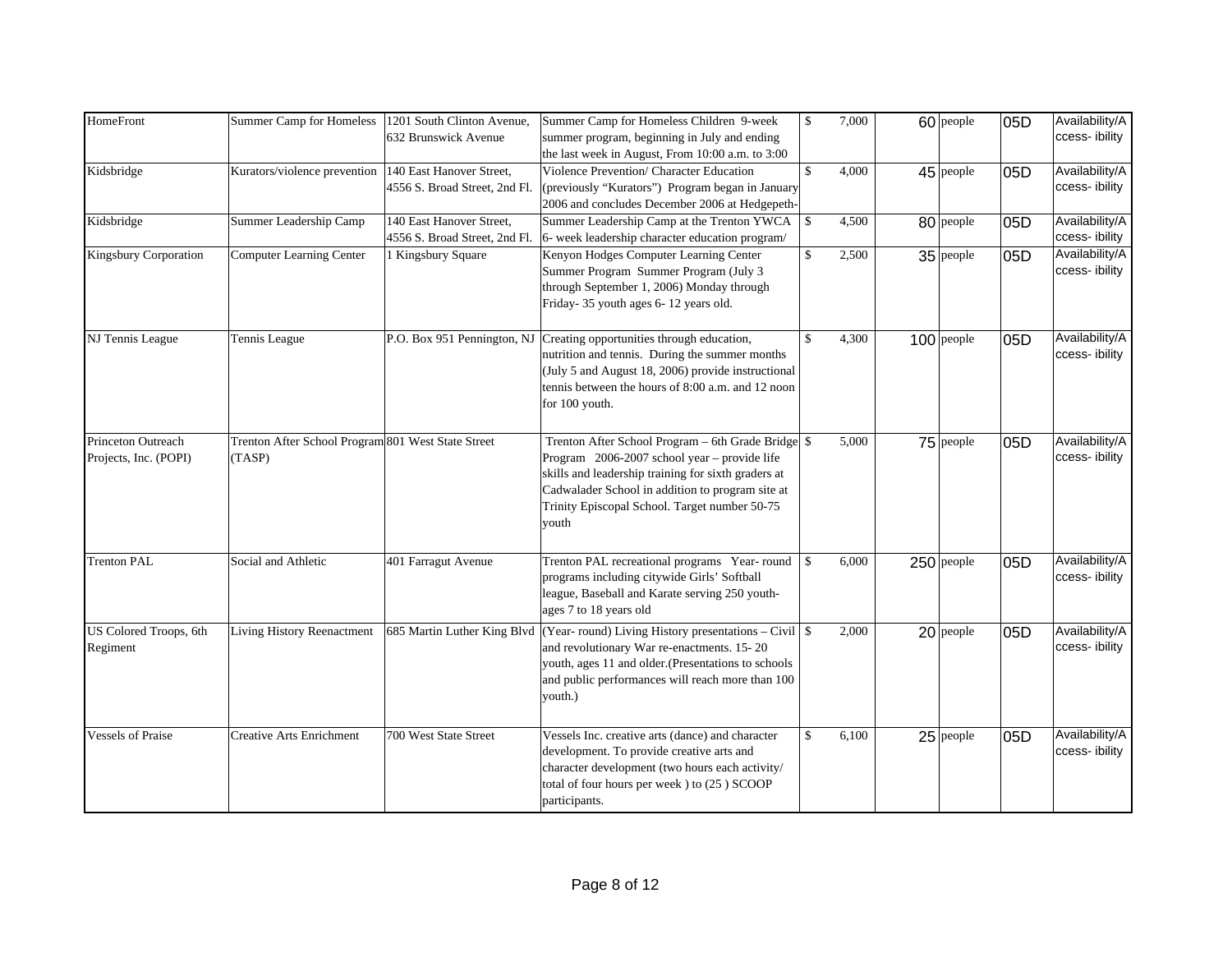| Westminster Presbyterian<br>Church               | Year round Get Set        | 1140 Greenwood Avenue                                          | Get S.E.T. (Scholastic Enhancement Tutoring)<br>Program. School- year program includes scholastic<br>tutoring, creative writing, music lessons, arts and<br>crafts, and mentoring. Offered two (2) to three (3)<br>days per week targeting 30-35 youth ages 6 to 21.                                        | $\mathbb{S}$  | 9,000  | $35$ people  | 05D | Availability/A<br>ccess-ibility |
|--------------------------------------------------|---------------------------|----------------------------------------------------------------|-------------------------------------------------------------------------------------------------------------------------------------------------------------------------------------------------------------------------------------------------------------------------------------------------------------|---------------|--------|--------------|-----|---------------------------------|
| Women's Heart Foundation Teen Esteem Program     |                           | Trenton Central High School<br>Rm. F-121 400 Chambes<br>Street | Teen Esteem girls' health and wellness fitness<br>program. Operating during school-year during in-<br>school hours; voluntary gym-alternative/physical<br>education program promoting healthy living<br>habits. Target population - fifty (50) sophomore<br>female students at Trenton Central High School. | $\mathbb{S}$  | 2,600  | $50$ people  | 05D | Availability/A<br>ccess-ibility |
| <b>YMCA</b> of Trenton                           | Camp META Summer          | 431 Pennington Avenue                                          | Camp META Day Camp, Throughout the summer \ \ \$<br>months (June through August) provide creative<br>recreational and educational opportunities<br>outdoors. Number of participants: 35.                                                                                                                    |               | 6,500  | $35$ people  | 05D | Availability/A<br>ccess-ibility |
| <b>YMCA</b> of Trenton                           | <b>Community Swimming</b> | 431 Pennington Avenue                                          | Community recreational swimming During the<br>summer of 2006 starting after schools close in<br>June and continuing till the Friday before Labor<br>Day provide recreational swimming for the<br>Trenton residents (swim periods of up to three (3)<br>hours per day, weekdays).                            | $\mathbb{S}$  | 4,800  | $50$ people  | 05D | Availability/A<br>ccess-ibility |
| YWCA of Trenton                                  | Youth Enrichment Program  | 140 East Hanover Street                                        | Youth Enrichment Program, Year-round<br>enrichment program designed to provide a safe,<br>educational and fun out of school experience for<br>children ages $5$ to $13$ – special emphases on<br>children of low and very- low income households.                                                           | $\mathcal{S}$ | 5,000  | $20$ people  | 05D | Availability/A<br>ccess-ibility |
| City of Trenton - Ike<br><b>Williams Center</b>  | Youth Multi-services      | 238 Clay St                                                    | Youth Multi-services activities at city-run<br>recreation facilities                                                                                                                                                                                                                                        | $\mathbb{S}$  | 4,000  | $20$ people  | 05D | Availability/A<br>ccess-ibility |
| City of Trenton - Sam<br><b>Naples Center</b>    | Youth Multi-services      | Chambersburg                                                   | Youth Multi-services activities at city-run<br>recreation facilities                                                                                                                                                                                                                                        | $\mathbb{S}$  | 4,000  | $50$ people  | 05D | Availability/A<br>ccess-ibility |
| City of Trenton - North<br><b>Clinton Center</b> | Youth Multi-services      | North Clinton Ave                                              | Youth Multi-services activities at city-run<br>recreation facilities                                                                                                                                                                                                                                        | $\mathbb{S}$  | 75,000 | $100$ people | 05D | Availability/A<br>ccess-ibility |
| City of Trenton - West<br>Ward Center            | Youth Multi-services      | Prospect St                                                    | Youth Multi-services activities at city-run<br>recreation facilities                                                                                                                                                                                                                                        | \$            | 75,000 | $100$ people | 05D | Availability/A<br>ccess-ibility |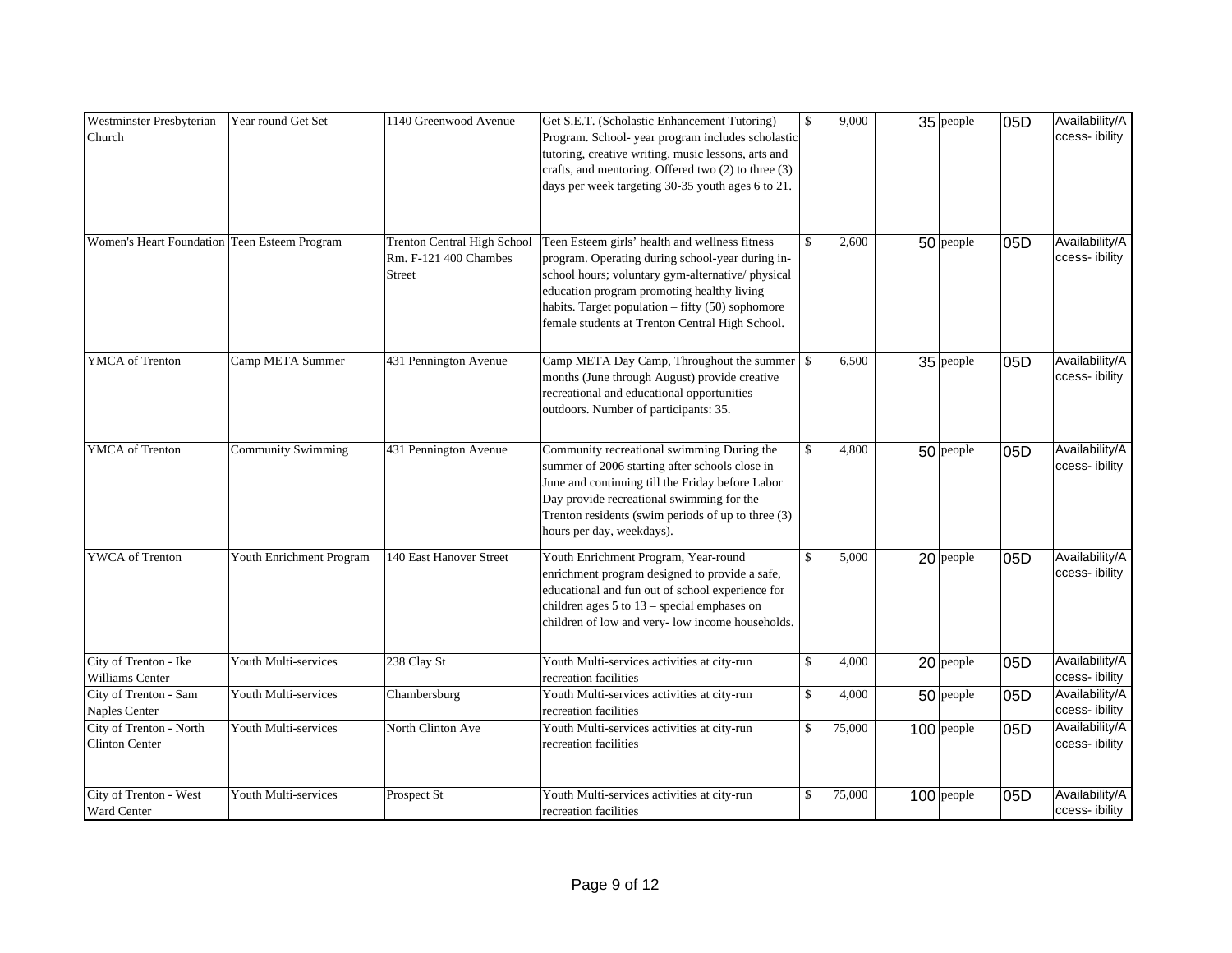| City of Trenton - Weed and Weed & Seed Safe Havens<br>Seed |                                      | School sites                       | Youth after school activities at Safe Haven sites                                                                                                                                                                                                                            | $\mathbb{S}$ | 22,500  |                     | 300 people                | 05D | Availability/A<br>ccess- ibility |
|------------------------------------------------------------|--------------------------------------|------------------------------------|------------------------------------------------------------------------------------------------------------------------------------------------------------------------------------------------------------------------------------------------------------------------------|--------------|---------|---------------------|---------------------------|-----|----------------------------------|
|                                                            |                                      | Sub-Total:                         |                                                                                                                                                                                                                                                                              | \$           | 276,960 | <b>1,840</b> people |                           |     |                                  |
|                                                            |                                      | <b>Grand Total Public Services</b> |                                                                                                                                                                                                                                                                              | \$           | 735,171 | 6,727               |                           |     |                                  |
|                                                            |                                      | Public Services Cap (15%)          |                                                                                                                                                                                                                                                                              | \$           | 468,648 |                     |                           |     |                                  |
| Project 8: CDBG - PUBLIC FACILITIES AND IMPROVEMENTS       |                                      |                                    | [Citation: $570.201(c)$ ]                                                                                                                                                                                                                                                    |              |         |                     |                           |     |                                  |
|                                                            |                                      |                                    | Objective: Provide a Suitable Living Environment by improving the quality of public facilities and services (SL-7)                                                                                                                                                           |              |         |                     |                           |     |                                  |
| City of Trenton - Dept. of<br>Inspections                  | Library Rehab                        | <b>Academy Street</b>              | rehab roof of main branch of Trenton Public<br>Library                                                                                                                                                                                                                       | \$           | 31,466  |                     | 1 public<br>facilities    | 03  | Sustain-<br>ability              |
| City of Trenton - Dept. of<br>Inspections                  | Sidewalk Program                     | locations to be determined         | Grants are provided to assist eligible homeowners<br>with repairing sidewalks in front of their homes<br>that have been damaged by city trees.                                                                                                                               | \$           | 12,480  |                     | $5$ public<br>facilities  | 03L | Sustain-<br>ability              |
| City of Trenton - Div. of<br>Planning                      | <b>ADA Renovations</b>               | locations to be determined         |                                                                                                                                                                                                                                                                              | \$           | 6,800   |                     | $2$ public<br>facilities  | 03  | Sustain-<br>ability              |
| City of Trenton - Div. of<br><b>Real Estate</b>            | City-owned Emergency<br>Repairs      | locations to be determined         | provides for the emergency repair of city-owned<br>structures in order to prevent further deterioration<br>to the structure and to adjacent properties prior to<br>their substantial rehabilitation. The primary focus<br>of this program is roof repair.                    | \$           | 23,000  |                     | $10$ public<br>facilities | 19E | Sustain-<br>ability              |
|                                                            |                                      | Sub-Total:                         |                                                                                                                                                                                                                                                                              | \$           | 73,746  |                     | 18 public<br>facilities   |     |                                  |
| Project 9: CDBG - DEMOLITION AND CLEARANCE                 |                                      |                                    | [Citation: 570.201(d)]                                                                                                                                                                                                                                                       |              |         |                     |                           |     |                                  |
| 8)                                                         |                                      |                                    | Objective: Provide a Suitable Living Environment by preventing and/or eliminating vacant properties that blight Trenton's<br>neighborhoods, through rehabilitation and strategic demolition where rehab is not structurally or economically feasible (SL-                    |              |         |                     |                           |     |                                  |
| City of Trenton - Dept. of<br>Inspections                  | Demolition/Boarding and<br>Clearance | locations to be determined         | provides for the demolition and cleanup of vacant<br>and deteriorated properties, which pose a threat to<br>the public health, and welfare and which cannot be<br>economically rehabilitated. Such properties<br>include fire damaged and structurally unsound<br>buildings. | \$           | 50,000  |                     | $10$ housing<br>units     | 04  | Sustain-<br>ability              |
|                                                            |                                      |                                    |                                                                                                                                                                                                                                                                              |              |         |                     |                           |     |                                  |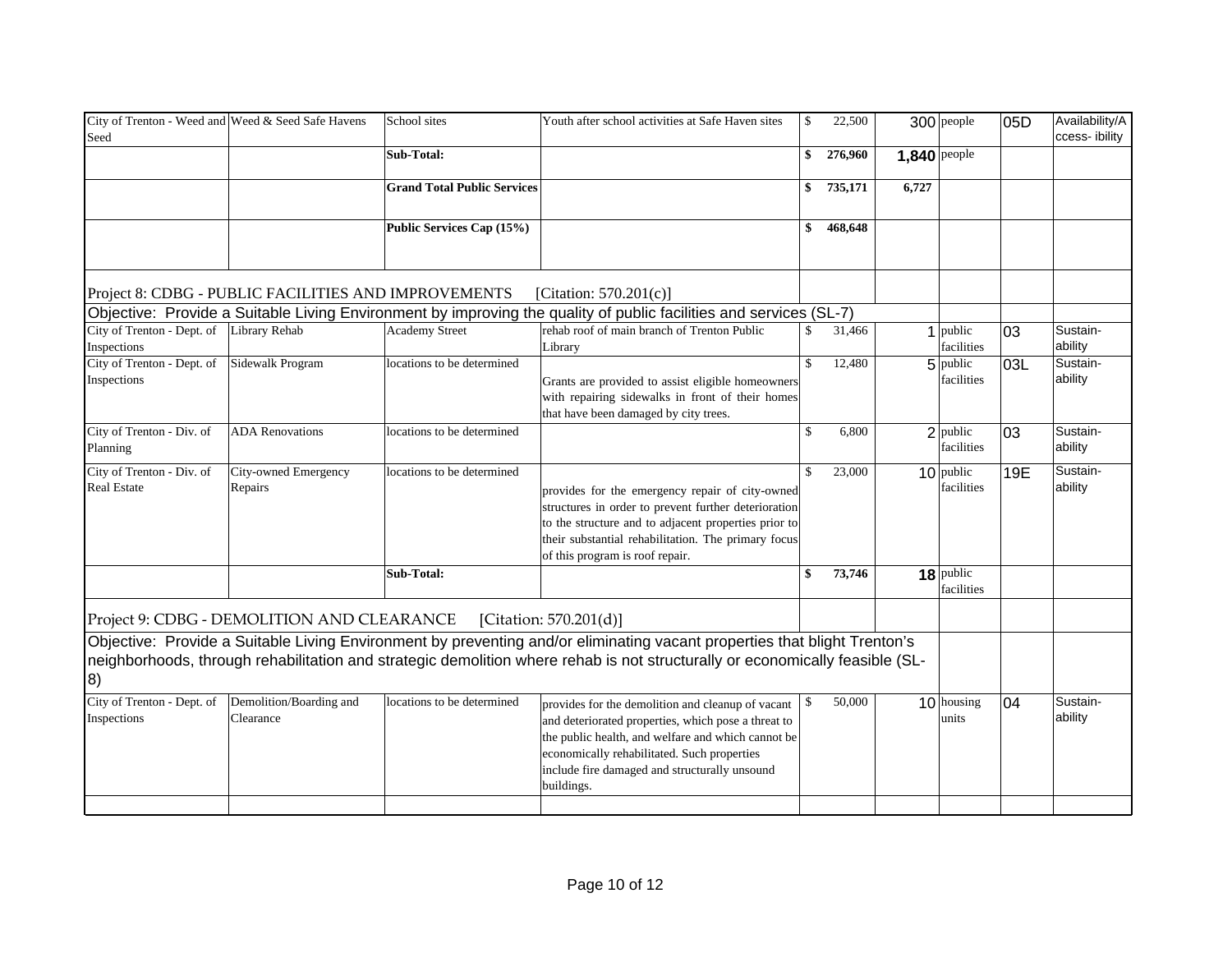|                                                     | Project 10: CDBG - ADMINISTRATION (20% cap)        | [Citation: 570.205 and .206] |                                                                                                                                                                                                                                                                                                                                                                                                                            |               |                      |     |                                  |
|-----------------------------------------------------|----------------------------------------------------|------------------------------|----------------------------------------------------------------------------------------------------------------------------------------------------------------------------------------------------------------------------------------------------------------------------------------------------------------------------------------------------------------------------------------------------------------------------|---------------|----------------------|-----|----------------------------------|
| Multiple Depts/Divisions                            | <b>CDBG</b> Administration                         |                              |                                                                                                                                                                                                                                                                                                                                                                                                                            | \$<br>260,718 |                      | 21A |                                  |
| City of Trenton - Division<br>of Planning           | Planning                                           |                              |                                                                                                                                                                                                                                                                                                                                                                                                                            | \$<br>364,147 |                      | 20  |                                  |
|                                                     |                                                    | Sub-Total:                   |                                                                                                                                                                                                                                                                                                                                                                                                                            | \$<br>624,865 |                      |     |                                  |
|                                                     | Project 11: CDBG - HOMEOWNER REHAB                 | [Citation: 570.202]          |                                                                                                                                                                                                                                                                                                                                                                                                                            |               |                      |     |                                  |
| and those with special needs (DH-1)                 |                                                    |                              | Objective: Provide Decent Housing by enhancing affordable home-ownership units for low-and moderate income families                                                                                                                                                                                                                                                                                                        |               |                      |     |                                  |
| Enable, Inc.                                        | Homeowner Rehabs                                   | locations to be determined   | Homeowner rehab for disabled residents                                                                                                                                                                                                                                                                                                                                                                                     | \$<br>10,000  | 3 housing<br>units   | 14A | Availability/A<br>ccess- ibility |
| City of Trenton - Div. of<br>Planning               | N'hood/Housing<br>Infrastructure                   | Capital South Neighborhood   | Homeowner rehab                                                                                                                                                                                                                                                                                                                                                                                                            | \$<br>4,987   | $1$ housing<br>units | 03  | Affordability                    |
| City of Trenton - Division<br>of Housing Production | Homeowner Loans & Grants                           | locations to be determined   | home improvement assistance to low income<br>homeowners to subsidize the cost of correcting<br>code violations and in limited cases, additional<br>home improvement work. Depending on the age of<br>the homeowner, their household income and the<br>location of the property, homeowners may be<br>eligible for bank loans, subsidies and/or loans and<br>grants for the elderly. The maximum grant amount<br>is \$2500. | \$<br>135,000 | 54 housing<br>units  | 14A | Affordability                    |
|                                                     |                                                    | Sub-Total:                   |                                                                                                                                                                                                                                                                                                                                                                                                                            | \$<br>149,987 | 58 housing<br>units  |     |                                  |
|                                                     | Project 12: CDBG - SECTION 108 LOAN REPAYMENT      |                              |                                                                                                                                                                                                                                                                                                                                                                                                                            |               |                      |     |                                  |
| Administration/Finance                              | Section 108 Repayment                              |                              | repayment of federal loan which, in the past, has<br>enabled the city to provide economic development<br>loans to Home Rubber, Inc. and to Maxine's<br>Restaurant. A number of supportive affordable<br>housing projects were also funded through the<br>Section 108 program.                                                                                                                                              | \$<br>184,000 |                      | 19F |                                  |
|                                                     |                                                    |                              |                                                                                                                                                                                                                                                                                                                                                                                                                            |               |                      |     |                                  |
| [Citation: 570.202]                                 | Project 13: CDBG - HOUSING ACTIVITY DELIVERY COSTS |                              |                                                                                                                                                                                                                                                                                                                                                                                                                            |               |                      |     |                                  |